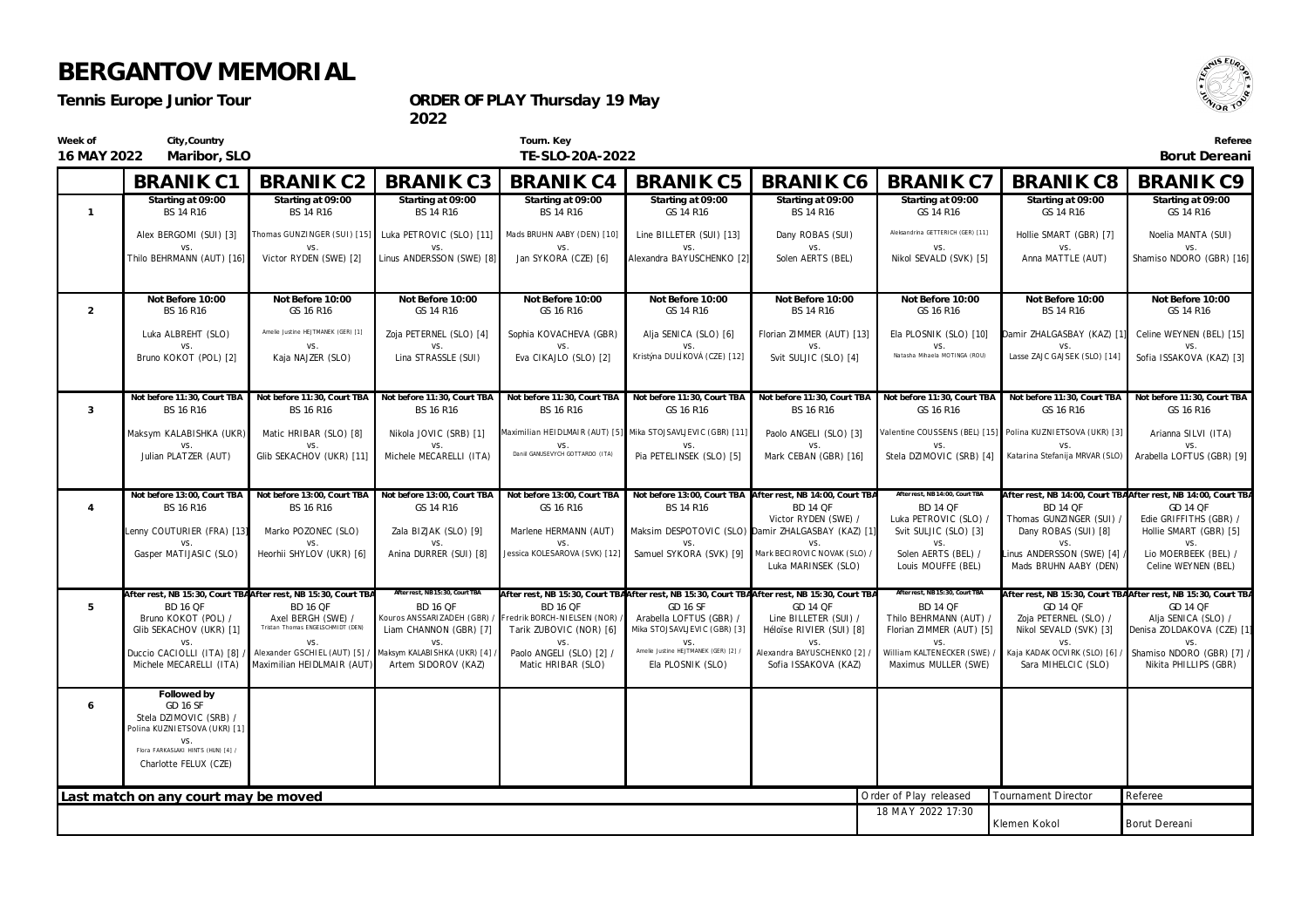ZIMMER, Florian ZAJC GAJSEK, Lasse GUNZINGER, Thomas BEHRMANN, Thilo

6 SYKORA, Jan 7 ZUBERBUEHLER, Ryan 8 ANDERSSON, Linus

*Tennis Europe Junior Tour*

### **BS14 - BOYS SINGLES 14 MAINDRAW**



| Week of                      | City, Country<br>16 MAY 2022<br>Maribor, SLO |            |                     |                                            |                                               | Tourn. Key                         | TE-SLO-20A-2022 |               |            | Referee<br>Borut Dereani |                                   |
|------------------------------|----------------------------------------------|------------|---------------------|--------------------------------------------|-----------------------------------------------|------------------------------------|-----------------|---------------|------------|--------------------------|-----------------------------------|
|                              | St.                                          |            | Rank Cnty           | Round 1                                    | Round 2                                       | Round 3                            |                 | Quarterfinals | Semifinals |                          | Final                             |
|                              |                                              |            |                     |                                            |                                               |                                    |                 |               |            |                          |                                   |
| 1<br>$\overline{\mathbf{c}}$ |                                              | 41         |                     | KAZ ZHALGASBAY, D [1]<br>Bye               | ZHALGASBAY, D [1]                             |                                    |                 |               |            |                          |                                   |
| $\overline{3}$               |                                              | 426        |                     | SLO SIFTAR, Jure                           | SIFTAR, Jure                                  | ZHALGASBAY, D [1]<br>$6 - 16 - 0$  |                 |               |            |                          |                                   |
| 4 <sup>1</sup>               | WC                                           | 611        |                     | AUT RASER, Felix                           | $7-57-6(4)$                                   |                                    |                 |               |            |                          |                                   |
| 5                            | LL                                           | 543        |                     | CRO   LADIC, Lukas                         | EKOFF, Jesper                                 |                                    |                 |               |            |                          |                                   |
| 6<br>7                       |                                              | 226        |                     | SWE EKOFF, Jesper<br>Bye                   | $6 - 36 - 2$                                  | ZAJC GAJSEK, L [14]                |                 |               |            |                          |                                   |
| $\overline{8}$               |                                              | 187        |                     | SLO ZAJC GAJSEK, L [14]                    | ZAJC GAJSEK, L [14]                           | $6 - 37 - 6(6)$                    |                 |               |            |                          |                                   |
| 9                            |                                              | 160        |                     | DEN BRUHN AABY, M [10]                     | BRUHN AABY, M [10]                            |                                    |                 |               |            |                          |                                   |
| 10                           |                                              |            |                     | Bye                                        |                                               | BRUHN AABY, M [10]                 |                 |               |            |                          |                                   |
| 11<br>12                     | <b>WC</b>                                    | 818<br>302 |                     | SLO KLEP, Tay<br>SUI   FLURI, Mateo        | FLURI, Mateo                                  | $6 - 46 - 3$                       |                 |               |            |                          |                                   |
| 13                           |                                              | 728        |                     | SLO BECIROVIC NOVAK, M                     | $6 - 36 - 2$                                  |                                    |                 |               |            |                          |                                   |
| 14                           | LL                                           | 543        |                     | SOKIRAN, Ivan                              | BECIROVIC NOVAK, M                            |                                    |                 |               |            |                          |                                   |
| 15                           |                                              |            |                     | Bye                                        | $6 - 26 - 3$<br>SYKORA, Jan [6]   6-1 6-3     | SYKORA, Jan [6]                    |                 |               |            |                          |                                   |
| 16                           |                                              | 100        |                     | CZE SYKORA, Jan [6]                        |                                               |                                    |                 |               |            |                          |                                   |
| 17<br>18                     |                                              | 55         | SUI                 | BERGOMI, A [3]<br>Bye                      | BERGOMI, A [3]                                |                                    |                 |               |            |                          |                                   |
| 19                           |                                              | 745        |                     | HUN KULCSÁR, Kristóf                       |                                               | BERGOMI, A [3]                     |                 |               |            |                          |                                   |
| 20                           | <b>WC</b>                                    | 798        |                     | SLO MARINSEK, Luka                         | KULCSÁR, Kristóf                              | $6 - 16 - 1$                       |                 |               |            |                          |                                   |
| 21                           | Q                                            | 538        |                     | SWE KARMTEG, Oscar                         | $7 - 57 - 5$<br>KARMTEG, Oscar                |                                    |                 |               |            |                          |                                   |
| 22                           |                                              |            |                     | SLO MERVIC, Jakob                          | $6 - 36 - 1$                                  | BEHRMANN, T [16]                   |                 |               |            |                          |                                   |
| 23                           |                                              |            |                     | Bye                                        | BEHRMANN, T [16]                              | $6 - 46 - 1$                       |                 |               |            |                          |                                   |
| <u>24</u><br>25              |                                              | 213<br>168 | AUT                 | BEHRMANN, T [16]<br>SLO   PETROVIC, L [11] |                                               |                                    |                 |               |            |                          |                                   |
| 26                           |                                              |            |                     | Bye                                        | PETROVIC, L [11]                              |                                    |                 |               |            |                          |                                   |
| 27                           |                                              | 294        | <b>BEL</b>          | DENOTTE, Nik                               |                                               | PETROVIC, L [11]                   |                 |               |            |                          |                                   |
| 28                           |                                              | 288        |                     | CRO ERCEG, Marko                           | DENOTTE, Nik<br>$6 - 26 - 2$                  | $6 - 46 - 3$                       |                 |               |            |                          |                                   |
| 29                           |                                              | 389        |                     | SVK   MATUNAK, Martin                      | SABBATINI, Matteo                             |                                    |                 |               |            |                          |                                   |
| 30                           | Q                                            |            | ITA.                | SABBATINI, Matteo                          | $6 - 16 - 3$                                  | ANDERSSON, L [8]                   |                 |               |            |                          |                                   |
| 31<br>32                     |                                              | 143        |                     | Bye<br>SWE ANDERSSON, L [8]                | ANDERSSON, L [8] 6-2 6-1                      |                                    |                 |               |            |                          |                                   |
| 33                           |                                              | 77         |                     | <b>GER ONTIVEROS CASTRO, M [5]</b>         |                                               |                                    |                 |               |            |                          |                                   |
| 34                           |                                              |            |                     | Bye                                        | ONTIVEROS CASTRO, M [5]                       |                                    |                 |               |            |                          |                                   |
| 35                           | Q                                            | 372        | <b>SUI</b>          | ROBAS, Dany                                | ROBAS, Dany                                   | ROBAS, Dany<br>$2 - 6 6 - 3 6 - 3$ |                 |               |            |                          |                                   |
| 36                           | Q                                            | 777        |                     | SLO WINTERLEITNER, M                       | $6 - 46 - 2$                                  |                                    |                 |               |            |                          |                                   |
| 37<br>38                     | <b>WC</b>                                    | 242<br>818 | BEL                 | AERTS, Solen<br>SLO   PECOVNIK, JOST       | AERTS, Solen                                  |                                    |                 |               |            |                          |                                   |
| 39                           |                                              |            |                     | Bye                                        | $6 - 06 - 1$                                  | AERTS, Solen                       |                 |               |            |                          |                                   |
| 40                           | Q                                            | 168        |                     | UKR FILIMA, R [12]                         | <b>FILIMA, R [12]</b>                         | $7-6(4)$ 6-1                       |                 |               |            |                          |                                   |
| 41                           |                                              | 182        |                     | AUT   ZIMMER, F [13]                       | ZIMMER, F [13]                                |                                    |                 |               |            |                          |                                   |
| 42                           |                                              |            |                     | Bye<br>1109 DEN LUND, S                    |                                               | ZIMMER, F [13]                     |                 |               |            |                          |                                   |
| 43<br>44                     | Q                                            |            |                     | SLO   ŠTOR, Aljaž                          | ŠTOR, Aljaž                                   | $6 - 27 - 5$                       |                 |               |            |                          |                                   |
| 45                           |                                              | 417        |                     | SWE MULLER, Maximus                        | $6 - 36 - 2$                                  |                                    |                 |               |            |                          |                                   |
| 46                           |                                              | 341        |                     | CZE   DUDA, Adam                           | DUDA, Adam<br>$6 - 47 - 5$                    |                                    |                 |               |            |                          |                                   |
| 47                           |                                              |            |                     | Bye                                        | SULJIC, Svit [4]                              | SULJIC, Svit [4]<br>$6 - 26 - 0$   |                 |               |            |                          |                                   |
| 48                           |                                              | 70         | <b>SLO</b>          | SULJIC, Svit [4]                           |                                               |                                    |                 |               |            |                          |                                   |
| 49<br>50                     |                                              | 123        |                     | CRO ZUBERBUEHLER, R [7]<br>Bye             | ZUBERBUEHLER, R [7]                           |                                    |                 |               |            |                          |                                   |
| 51                           |                                              | 268        | <b>SLO</b>          | DESPOTOVIC, M                              |                                               | DESPOTOVIC, M                      |                 |               |            |                          |                                   |
| 52                           |                                              | 316        |                     | SWE KALTENECKER, W                         | DESPOTOVIC, M                                 | $7-6(5)$ 6-2                       |                 |               |            |                          |                                   |
| 53                           |                                              | 397        |                     | BURMAKIN, A                                | $6 - 36 - 1$<br>KONECNIK, Lan                 |                                    |                 |               |            |                          |                                   |
| 54                           | Q                                            | 798        | <b>SLO</b>          | KONECNIK, Lan                              | $6-16-1$                                      | SYKORA, S[9]                       |                 |               |            |                          |                                   |
| 55                           |                                              |            |                     | Bye                                        | <b>SYKORA, S [9]</b>                          | $6 - 06 - 1$                       |                 |               |            |                          |                                   |
| 56<br>57                     |                                              | 157<br>202 | SVK  <br><b>SUI</b> | SYKORA, S [9]                              |                                               |                                    |                 |               |            |                          |                                   |
| 58                           |                                              |            |                     | GUNZINGER, T [15]<br>Bye                   | GUNZINGER, T[15]                              |                                    |                 |               |            |                          |                                   |
| 59                           | Q                                            |            | CAN                 | ST-PIERRE, Philippe                        |                                               | GUNZINGER, T [15]                  |                 |               |            |                          |                                   |
| 60                           |                                              | 509        |                     | SLO LUGARIC, Liam                          | ST-PIERRE, Philippe 6-1 6-0                   |                                    |                 |               |            |                          |                                   |
| 61                           |                                              | 302        | ITA                 | MEACCI, Marco                              | $4-66-46-2$<br>MEACCI, Marco                  |                                    |                 |               |            |                          |                                   |
| 62                           | <b>WC</b>                                    | 1109       |                     | SLO LAUBIC, Mark                           | $6 - 36 - 2$                                  | RYDEN, Victor [2]                  |                 |               |            |                          |                                   |
| 63<br>64                     |                                              | 49         |                     | Bye<br>SWE RYDEN, Victor [2]               | RYDEN, Victor [2] 6-0 6-1                     |                                    |                 |               |            |                          |                                   |
|                              |                                              |            |                     |                                            |                                               |                                    |                 |               |            |                          | www.tenniseurope.org              |
|                              |                                              |            |                     | # Seeded Players                           |                                               |                                    | # Lucky Losers  | Replacing     |            |                          | Draw date/time: 16 MAY 2022 18:23 |
|                              |                                              |            |                     | ZHALGASBAY, Damir                          | 9 SYKORA, Samuel                              |                                    |                 |               |            | Last Direct Acceptance   |                                   |
|                              | ANS EVA                                      |            |                     | 2 RYDEN, Victor                            | 10 BRUHN AABY, Mads                           |                                    |                 |               |            |                          |                                   |
|                              |                                              |            | 3                   | BERGOMI, Alex<br>4 SULJIC, Svit            | 11 PETROVIC, Luka<br>12 FILIMA, Roman         |                                    |                 |               |            | Player representatives   |                                   |
|                              |                                              | .c         |                     | 5 ONTIVEROS CASTRO, Marco                  | 13 ZIMMER, Florian                            |                                    |                 |               |            |                          |                                   |
|                              | ZNIOR TO                                     |            |                     | 6 SYKORA, Jan<br>7 ZUBERBUEHLER. Rvan      | 14 ZAJC GAJSEK, Lasse<br>15 GUNZINGER, Thomas |                                    |                 |               |            | Signature                |                                   |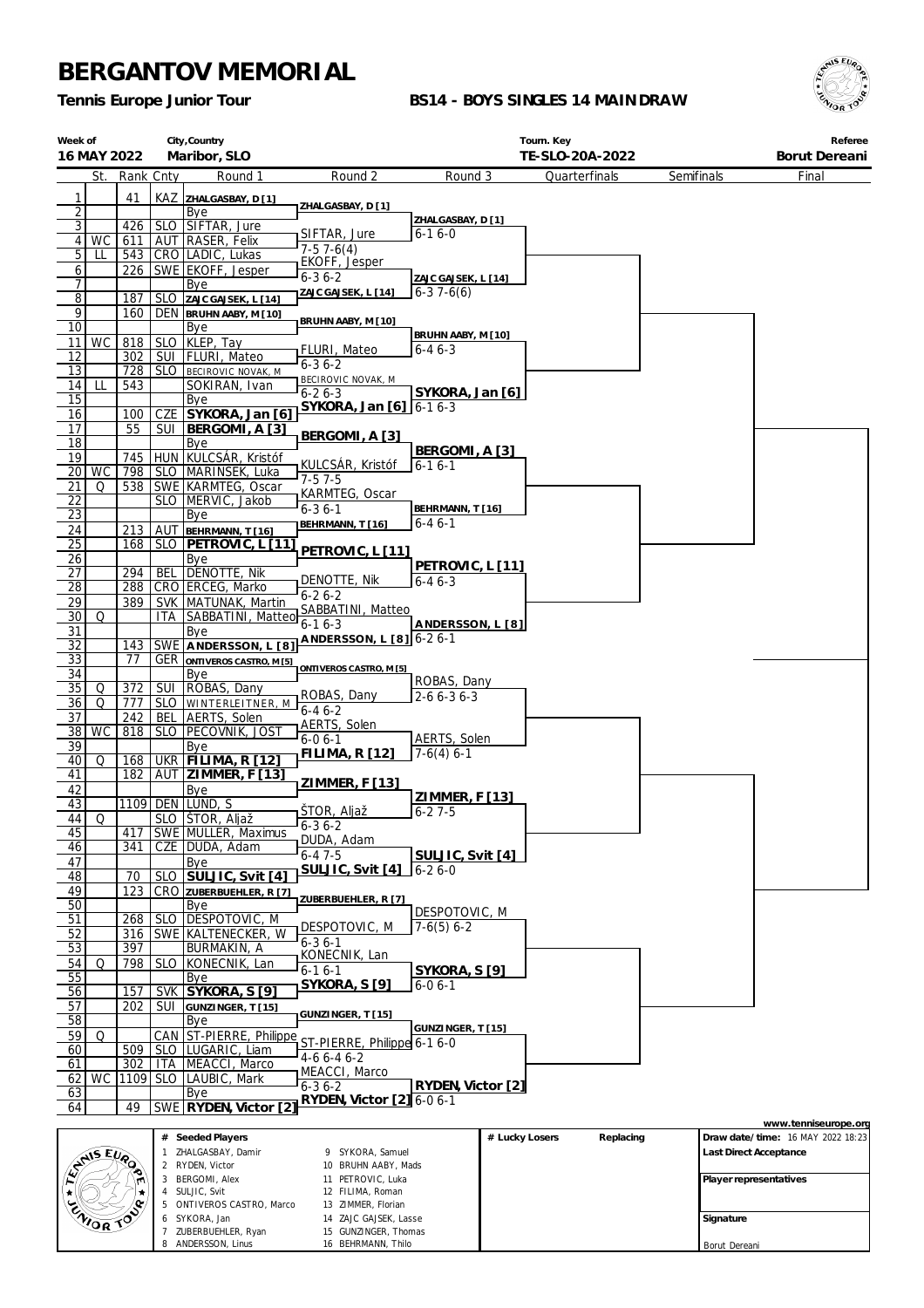6 KUŠAR STOJAKOVIC, Mihael 7 SUSTARSIC KALIN, Nejc 8 SANTEMA, Quinn

 VAN VAERENBERGH, Noah MOUFFE, Louis WINTERLEITNER, Mai FICJAN, Rafael

**Signature** Borut Dereani

*Tennis Europe Junior Tour*

### **BS14 - BOYS SINGLES 14 QUALIFYING**



| Week of<br>16 MAY 2022           |            |                    | City, Country<br>Maribor, SLO                       |                                              | Tourn. Key<br>TE-SLO-20A-2022    | Referee<br>Borut Dereani           |
|----------------------------------|------------|--------------------|-----------------------------------------------------|----------------------------------------------|----------------------------------|------------------------------------|
| St.                              | Rank Cnty  |                    | Round 1                                             | Round 2                                      | Finals                           | Qualifiers                         |
| 1                                | 168        |                    | UKR   FILIMA, Roman [1]                             | FILIMA, Roman [1]                            |                                  |                                    |
| $\overline{2}$<br>$\overline{3}$ |            |                    | Bye<br>ITA CAMPETTI, Nicolo'                        |                                              | FILIMA, Roman [1]                |                                    |
| $\overline{4}$                   |            |                    | AUT KREUTZ, Jonas                                   | KREUTZ, Jonas                                | $6 - 36 - 4$                     |                                    |
| $\overline{5}$                   |            |                    | Bye                                                 | $6 - 26 - 2$                                 |                                  | FILIMA, Roman [1]                  |
| 6                                |            |                    | SLO   PUCKO, Maks                                   | PUCKO, Maks                                  | MARTINOVIC, Diego [12]           | $7-56-3$                           |
| 7                                |            |                    | Bye                                                 | MARTINOVIC, Diego [12]                       | $6 - 16 - 0$                     |                                    |
| $\overline{8}$<br>9              | 692<br>372 |                    | CRO MARTINOVIC, Diego [12]<br>SUI   ROBAS, Dany [2] |                                              |                                  |                                    |
| $\overline{10}$                  |            |                    | Bye                                                 | ROBAS, Dany [2]                              |                                  |                                    |
| 11                               | 995        |                    | CHUMAKOV, Yury                                      | CHUMAKOV, Yury                               | ROBAS, Dany [2]<br>$6 - 06 - 1$  |                                    |
| 12<br>13                         |            |                    | SLO SITAR, Matic                                    | $6 - 06 - 1$                                 |                                  | ROBAS, Dany [2]                    |
| 14                               |            |                    | Bye<br>SLO GREGL, Rok                               | GREGL, Rok                                   |                                  | $6 - 06 - 0$                       |
| $\overline{15}$                  |            |                    | Bye                                                 |                                              | GREGL, Rok                       |                                    |
| 16                               | 692        |                    | AUT PETKOVIC, M [11]                                | PETKOVIC, M [11]                             | $6 - 16 - 3$                     |                                    |
| 17<br>$\overline{18}$            |            |                    | 538 SWE KARMTEG, Oscar [3]                          | KARMTEG, Oscar [3]                           |                                  |                                    |
| 19                               | 864        |                    | Bye<br>SLO KOLARIC, Martin                          |                                              | KARMTEG, Oscar [3]               |                                    |
| $\overline{20}$                  | 956        |                    | SVK KARAS, Jozef                                    | KARAS, Jozef                                 | $6 - 26 - 1$                     |                                    |
| 21                               |            |                    | SLO   LALIC, Liam                                   | $6 - 26 - 3$<br>LALIC, Liam                  |                                  | KARMTEG, Oscar [3]<br>$6 - 16 - 1$ |
| 22                               |            |                    | <b>ITA TARTONI, Cesare</b>                          | $6 - 36 - 3$                                 | NAJZER, Jan [9]                  |                                    |
| 23<br>24                         | 638        | <b>SLO</b>         | Bye<br>NAJZER, Jan [9]                              | NAJZER, Jan [9]                              | $6 - 37 - 5$                     |                                    |
| $\overline{25}$                  | 543        |                    | SOKIRAN, Ivan [4]                                   |                                              |                                  |                                    |
| 26                               |            |                    | Bye                                                 | SOKIRAN, Ivan [4]                            | SOKIRAN, Ivan [4]                |                                    |
| $\overline{27}$                  | 1277       | SLO                | ZORKO, Nal                                          | ZORKO, Nal                                   | $6 - 36 - 1$                     |                                    |
| $\overline{28}$<br>29            |            | <b>BEL</b>         | ITA SANESI, Neri<br>CLIJMANS, Florent               | $6 - 36 - 0$                                 |                                  | KONECNIK, Lan                      |
| $\overline{30}$                  | 798        |                    | SLO KONECNIK, Lan                                   | KONECNIK, Lan                                |                                  | 6-4 5-7 [12-10]                    |
| 31                               |            |                    | Bye                                                 | $6 - 26 - 2$<br>FICJAN, Rafael [16]          | KONECNIK, Lan<br>6-4 4-6 [12-10] |                                    |
| 32                               | 777        |                    | AUT FICJAN, Rafael [16]                             |                                              |                                  |                                    |
| 33<br>34                         | 543        |                    | CRO LADIC, Lukas [5]<br>Bye                         | LADIC, Lukas [5]                             |                                  |                                    |
| $\overline{35}$                  |            |                    | SLO GLOGOVAC, Jon                                   |                                              | LADIC, Lukas [5]                 |                                    |
| $\overline{36}$                  |            |                    | AUT STIEBER, Leo                                    | STIEBER, Leo<br>$6 - 26 - 1$                 | $7-56-3$                         | WINTERLEITNER, Mai [15]            |
| 37                               |            |                    | SLO KOŠAK, Tilen                                    | JANSSEN, Seppe                               |                                  | $6 - 06 - 1$                       |
| $\overline{38}$<br>39            | 1277       | <b>BEL</b>         | JANSSEN, Seppe<br>Bye                               | $6-16-1$                                     | WINTERLEITNER, Mai [15]          |                                    |
| 40                               | 777        |                    | SLO WINTERLEITNER, Mai [15]                         | WINTERLEITNER, Mai [15] 6-2 6-4              |                                  |                                    |
| 41                               |            |                    | 576   SLO KUŠAR STOJAKOVIC, M [6]                   | KUŠAR STOJAKOVIC, M [6]                      |                                  |                                    |
| 42                               |            |                    | Bye<br>AUT HAIDARIAN, Jonah                         |                                              | VETTERLI, Nicolas                |                                    |
| 43<br>44                         |            |                    | 798   SUI   VETTERLI, Nicolas                       | VETTERLI, Nicolas                            | $6 - 36 - 2$                     |                                    |
| 45                               |            |                    | SLO   BIGIC, Uros                                   | $6 - 16 - 1$                                 |                                  | ST-PIERRE, Philippe                |
| 46                               |            |                    | CAN ST-PIERRE, Philippe                             | ST-PIERRE, Philippe<br>$6-06-0$              | ST-PIERRE, Philippe              | $6 - 36 - 2$                       |
| 47<br>48                         | 692        | <b>BEL</b>         | Bye<br>VAN VAERENBERGH, N [13]                      | VAN VAERENBERGH, N [13] 6-2 3-6 [10-4]       |                                  |                                    |
| 49                               | 611        | <b>SLO</b>         | SUSTARSIC KALIN, N [7]                              |                                              |                                  |                                    |
| 50                               |            |                    | Bye                                                 | SUSTARSIC KALIN, N[7]                        | PARIGI, Niccolò                  |                                    |
| 51                               |            | SUI                | VILLARD, Hugo Alden Marcello                        | PARIGI, Niccolò                              | $6 - 36 - 2$                     |                                    |
| 52<br>53                         |            | ITA.<br><b>BUL</b> | PARIGI, Niccolò<br>HUBENOV, Lyuben                  | W.O.                                         |                                  | STOR, Aljaž                        |
| 54                               |            | <b>SLO</b>         | ŠTOR, Aljaž                                         | ŠTOR, Aljaž                                  |                                  | 6-1 6-1                            |
| 55                               |            |                    | Bye                                                 | $6 - 26 - 0$<br>MOUFFE, Louis [14]           | ŠTOR, Aljaž                      |                                    |
| 56                               | 692        | BEL                | MOUFFE, Louis [14]                                  |                                              | $6 - 46 - 4$                     |                                    |
| 57                               | 625        | BEL                | SANTEMA, Quinn [8]                                  | SANTEMA, Quinn [8]                           |                                  |                                    |
| 58<br>59                         |            |                    | Bye<br>SLO SKORJANC, Kristjan                       |                                              | SANTEMA, Quinn [8]               |                                    |
| 60                               |            |                    | <b>GER   OBENDORFER, Max Lars Ernst</b>             | OBENDORFER, Max Lars Ernst                   | $6 - 16 - 0$                     | SABBATINI, Matteo                  |
| 61                               |            |                    | LBN   KASSEM, Youssef                               | $6 - 26 - 2$<br>SABBATINI, Matteo            |                                  | 6-0 5-7 [12-10]                    |
| 62<br>63                         |            | ITA.               | SABBATINI, Matteo                                   | $6 - 16 - 1$                                 | SABBATINI, Matteo                |                                    |
| 64                               | 661        | <b>SLO</b>         | Bye<br>RAKAR, Jaka [10]                             | RAKAR, Jaka [10]                             | $6 - 06 - 0$                     |                                    |
|                                  |            |                    |                                                     |                                              |                                  |                                    |
|                                  |            |                    | # Seeded Players                                    |                                              | # Alternates<br>Replacing        | Draw date/time: 14 MAY 2022 18:48  |
|                                  |            |                    | 1 FILIMA, Roman<br>2 ROBAS, Dany                    | 9 NAJZER, Jan<br>10 RAKAR, Jaka              |                                  | Last Direct Acceptance             |
| AMIS EURO                        |            |                    | 3 KARMTEG, Oscar                                    | 11 PETKOVIC, Maximilian                      |                                  | Player representatives             |
| $\star$                          |            |                    | 4 SOKIRAN, Ivan                                     | 12 MARTINOVIC, Diego                         |                                  |                                    |
| ZWOR TO                          |            |                    | 5 LADIC, Lukas<br>6 KUŠAR STOJAKOVIC, Mihael        | 13 VAN VAERENBERGH, Noah<br>14 MOUFFE, Louis |                                  | Signature                          |
|                                  |            |                    | 7 SUSTARSIC KALIN, Neic                             | 15 WINTERLEITNER, Mai                        |                                  |                                    |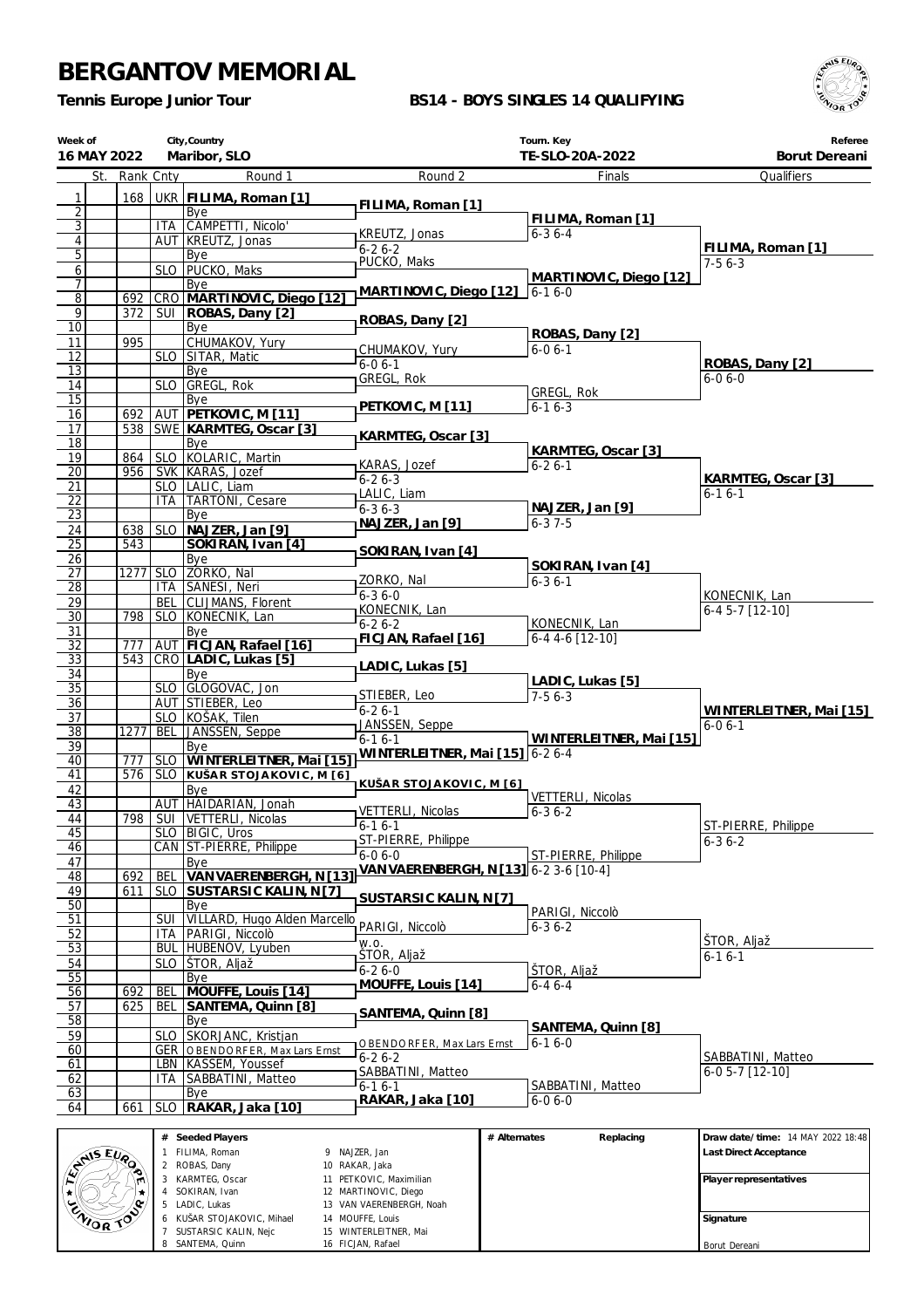SEVALD, Nikol SENICA, Alja SMART, Hollie DURRER, Anina

 BILLETER, Line GRIFFITHS, Edie WEYNEN, Celine NDORO, Shamiso

*Tennis Europe Junior Tour*

### **GS14 - GIRLS SINGLES 14 MAINDRAW**



| Week of<br>16 MAY 2022           |            |                    | City, Country<br>Maribor, SLO              |                                                     |                                | Tourn. Key<br>TE-SLO-20A-2022 |            | Referee<br>Borut Dereani          |
|----------------------------------|------------|--------------------|--------------------------------------------|-----------------------------------------------------|--------------------------------|-------------------------------|------------|-----------------------------------|
| St.                              | Rank Cnty  |                    | Round 1                                    | Round 2                                             | Round 3                        | Quarterfinals                 | Semifinals | Final                             |
|                                  |            |                    |                                            |                                                     |                                |                               |            |                                   |
| 1                                | 56         |                    | CZE ZOLDAKOVA, D[1]                        | ZOLDAKOVA, D [1]                                    |                                |                               |            |                                   |
| $\overline{2}$<br>$\overline{3}$ | 922        |                    | Bye<br>SLO MARINKOVIC, Ana                 |                                                     | MANTA, Noelia                  |                               |            |                                   |
| 4                                | 889        |                    | SUI   MANTA, Noelia                        | MANTA, Noelia                                       | $6 - 46 - 3$                   |                               |            |                                   |
| 5<br><b>WC</b>                   |            |                    | SLO SIFKOVIC, EVA                          | $6 - 36 - 1$                                        |                                |                               |            |                                   |
| 6<br>Q                           | 767        | BEL                | BA, Elfya                                  | BA, Elfya<br>$7-6(5)$ 3-6 6-4                       | NDORO, S [16]                  |                               |            |                                   |
| 7                                |            |                    | Bye                                        | NDORO, S [16]                                       | $6 - 16 - 1$                   |                               |            |                                   |
| $\overline{8}$                   | 351        |                    | <b>GBR NDORO, S [16]</b>                   |                                                     |                                |                               |            |                                   |
| 9<br>10                          | 234        | SLO                | BIZJAK, Zala [9]                           | BIZJAK, Zala [9]                                    |                                |                               |            |                                   |
| 11<br>Q                          | 543        | <b>ITA</b>         | Bye<br>CASCIA, Bianca                      |                                                     | BIZJAK, Zala [9]               |                               |            |                                   |
| 12                               | 396        | BEL                | CLAES, Hannah                              | CLAES, Hannah                                       | $6 - 16 - 3$                   |                               |            |                                   |
| 13<br>Щ                          |            |                    | 1204 AUT POSCH, Anna                       | $6 - 26 - 0$                                        |                                |                               |            |                                   |
| WC<br>14                         |            |                    | SLO STOR, Nika                             | POSCH, Anna<br>$7-56-0$                             | DURRER, A [8]                  |                               |            |                                   |
| 15                               |            |                    | Bye                                        | DURRER, A [8]                                       | $6 - 16 - 1$                   |                               |            |                                   |
| 16                               | 223        | SUI                | DURRER, A [8]                              |                                                     |                                |                               |            |                                   |
| 17<br>18                         | 155        | SLO                | PETERNEL, Z [4]                            | PETERNEL, Z [4]                                     |                                |                               |            |                                   |
| 19<br>Q                          | 1082       | ITA                | Bye<br>ROZZI, Anna                         |                                                     | PETERNEL, Z [4]                |                               |            |                                   |
| 20<br>Q                          |            |                    | AUT SREJIC, Lana                           | ROZZI, Anna                                         | $6-47-6(2)$                    |                               |            |                                   |
| Q<br>21                          | 1045       |                    | SUI STRASSLE, Lina                         | $6 - 36 - 2$                                        |                                |                               |            |                                   |
| <u>22</u>                        | 487        | <b>BEL</b>         | <b>VANDEN ABEELE</b>                       | STRASSLE, Lina                                      |                                |                               |            |                                   |
| 23                               |            |                    | Bye                                        | $6 - 16 - 1$                                        | STRASSLE, Lina<br>$6 - 06 - 2$ |                               |            |                                   |
| 24                               | 312        |                    | GBR GRIFFITHS, E [14]                      | GRIFFITHS, E [14]                                   |                                |                               |            |                                   |
| $\overline{25}$                  | 252        |                    | <b>GER GETTERICH, A[11]</b>                | GETTERICH, A [11]                                   |                                |                               |            |                                   |
| 26                               |            |                    | Bye                                        |                                                     | GETTERICH, A [11]              |                               |            |                                   |
| 27<br>$\overline{28}$            | 881        |                    | SLO GRUBEŠIC, Una<br>UKR KOVALCHUK, Karina | KOVALCHUK, Karina 6-3 6-0                           |                                |                               |            |                                   |
| 29                               |            |                    | SLO   MIHAJLOVIC, L                        | $6 - 46 - 2$                                        |                                |                               |            |                                   |
| 30                               | 619        | SUI                | RIVIER, Héloïse                            | RIVIER, Héloïse                                     |                                |                               |            |                                   |
| 31                               |            |                    | Bye                                        | $6 - 16 - 0$                                        | SEVALD, Nikol [5]              |                               |            |                                   |
| 32                               | 157        |                    | SVK SEVALD, Nikol [5]                      | SEVALD, Nikol [5] 6-3 6-3                           |                                |                               |            |                                   |
| $\overline{33}$                  | 165        |                    | SLO SENICA, Alja [6]                       | SENICA, Alja [6]                                    |                                |                               |            |                                   |
| 34                               |            |                    | Bye                                        |                                                     | SENICA, Alja [6]               |                               |            |                                   |
| 35<br>36<br>Q                    | 462<br>835 | BEL                | AUT RICHTAR, Anna<br><b>EENNAES, Marie</b> | RICHTAR, Anna                                       | $6 - 36 - 1$                   |                               |            |                                   |
| 37                               | 425        |                    | GBR   PHILLIPS, Nikita                     | $6 - 27 - 5$                                        |                                |                               |            |                                   |
| $\overline{38}$                  | 413        | ITA                | SVEVA FUMAGALLI, S                         | PHILLIPS, Nikita                                    |                                |                               |            |                                   |
| 39                               |            |                    | Bye                                        | $6 - 16 - 2$<br>DULÍKOVÁ, K [12] 2-6 7-5 6-0        | DULÍKOVÁ, K [12]               |                               |            |                                   |
| 40                               | 257        | CZE                | DULÍKOVÁ, K <sup>[12]</sup>                |                                                     |                                |                               |            |                                   |
| 41                               | 333        | BEL                | <b>WEYNEN, C [15]</b>                      | <b>WEYNEN, C [15]</b>                               |                                |                               |            |                                   |
| 42<br>$43$ WC                    |            |                    | Bye<br>SUI KRALJEVIC, N                    |                                                     | WEYNEN, C [15]                 |                               |            |                                   |
| 44                               |            |                    | 1014 SLO BASAILOVIC, Laura 6-0 6-1         | BASAILOVIC, Laura 6-1 6-0                           |                                |                               |            |                                   |
| <b>WC</b><br>45                  |            |                    | UKR MALCHENKO, Daria                       |                                                     |                                |                               |            |                                   |
| 46                               | 375        | <b>SLO</b>         | MIHELCIC, Sara                             | MIHELCIC, Sara                                      |                                |                               |            |                                   |
| 47                               |            |                    | Bye                                        | $6 - 06 - 1$<br>ISSAKOVA, S [3]                     | ISSAKOVA, S [3]                |                               |            |                                   |
| 48                               | 137        | KAZ                | ISSAKOVA, S [3]                            |                                                     | $4-66-46-1$                    |                               |            |                                   |
| 49                               | 222        | GBR                | SMART, Hollie [7]                          | SMART, Hollie [7]                                   |                                |                               |            |                                   |
| 50                               |            |                    | Bye                                        |                                                     | SMART, Hollie [7]              |                               |            |                                   |
| 51<br>52                         | 487<br>585 | <b>SUI</b>         | KAPPELER, I                                | KAPPELER, L                                         | $6 - 16 - 4$                   |                               |            |                                   |
| 53<br><b>WC</b>                  | 496        | SLO                | YANEVA, Veritsa<br>AUT MATTLE, Anna        | $6 - 36 - 2$                                        |                                |                               |            |                                   |
| 54                               |            |                    | HUN BADICS, Lara                           | MATTLE, Anna                                        |                                |                               |            |                                   |
| 55                               |            |                    | Bye                                        | $6 - 16 - 3$                                        | MATTLE, Anna                   |                               |            |                                   |
| 56                               | 247        | <b>SLO</b>         | KADAK OCVIRK, K [10]                       | KADAK OCVIRK, K [10] 6-4 4-6 6-4                    |                                |                               |            |                                   |
| 57                               | 281        | SUI                | BILLETER, L [13]                           | BILLETER, L [13]                                    |                                |                               |            |                                   |
| 58                               |            |                    | Bye                                        |                                                     | BILLETER, L [13]               |                               |            |                                   |
| 59<br>Q                          | 1158       | BEL                | MOERBEEK, Lio                              | MURSHED, Tara                                       | $6 - 06 - 0$                   |                               |            |                                   |
| 60                               | 470        | <b>SLO</b>         | MURSHED, Tara                              | $7-5$ 1-6 7-6(2)                                    |                                |                               |            |                                   |
| 61<br>Q<br><b>WC</b>             | 922        | ITA.<br><b>SLO</b> | ANTICI, Alessia<br>TRNKOVSKI, K            | <b>ANTICI</b> , Alessia                             |                                |                               |            |                                   |
| 62<br>63                         |            |                    | Bye                                        | $2 - 6 6 - 2 6 - 2$                                 | BAYUSCHENKO, A [2]             |                               |            |                                   |
| 64                               | 129        |                    | BAYUSCHENKO, A [2]                         | BAYUSCHENKO, A [2]                                  | $6-26-7(7)6-3$                 |                               |            |                                   |
|                                  |            |                    |                                            |                                                     |                                |                               |            | www.tenniseurope.org              |
|                                  |            |                    | # Seeded Players                           |                                                     |                                | # Lucky Losers<br>Replacing   |            | Draw date/time: 16 MAY 2022 18:26 |
| ANS EVA                          |            |                    | 1 ZOLDAKOVA, Denisa                        | 9 BIZJAK, Zala                                      |                                |                               |            | Last Direct Acceptance            |
|                                  |            |                    | 2 BAYUSCHENKO, Alexandra                   | 10 KADAK OCVIRK, Kaja                               |                                |                               |            |                                   |
| ★                                |            | 3                  | ISSAKOVA, Sofia<br>4 PETERNEL, Zoja        | 11 GETTERICH, Aleksandrina<br>12 DULÍKOVÁ, Kristýna |                                |                               |            | Player representatives            |
|                                  |            |                    | 5 SEVALD, Nikol                            | 13 BILLETER, Line                                   |                                |                               |            |                                   |
| ZNIOR JON                        |            | 6                  | SENICA, Alja                               | 14 GRIFFITHS, Edie                                  |                                |                               | Signature  |                                   |
|                                  |            |                    | SMART Hollie                               | 15 WFYNEN Celine                                    |                                |                               |            |                                   |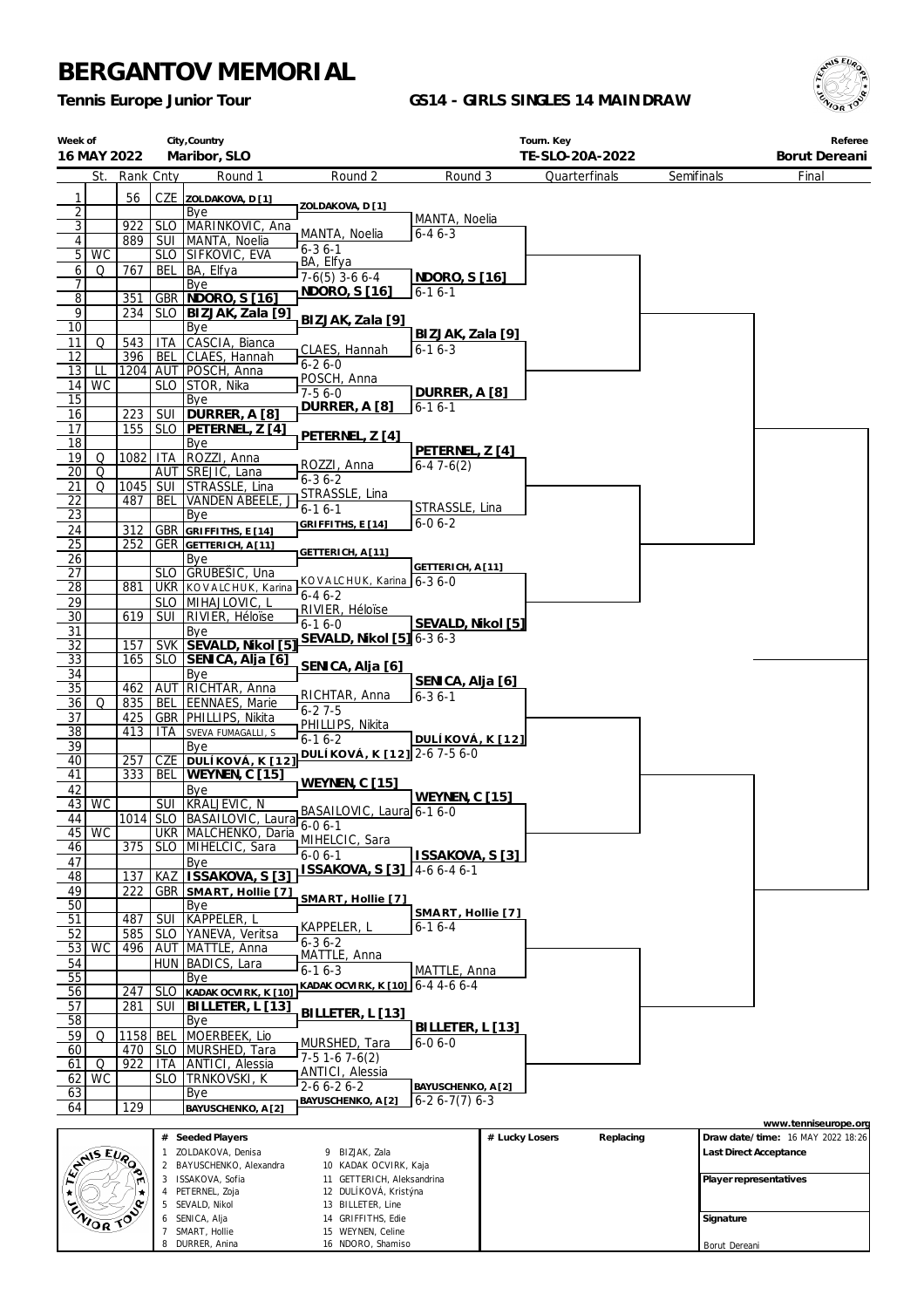*Tennis Europe Junior Tour*

### **GS14 - GIRLS SINGLES 14 QUALIFYING**



| Week of        | City, Country<br>16 MAY 2022<br>Maribor, SLO<br>St. Rank Cnty |     |            |                                 | Tourn. Key<br>TE-SLO-20A-2022        | Referee<br>Borut Dereani             |
|----------------|---------------------------------------------------------------|-----|------------|---------------------------------|--------------------------------------|--------------------------------------|
|                |                                                               |     |            | Round 1                         | Finals                               | Qualifiers                           |
|                |                                                               |     |            |                                 |                                      |                                      |
| $\mathbf{1}$   |                                                               | 543 |            | ITA CASCIA, Bianca [1]          | CASCIA, Bianca [1]                   |                                      |
| $\overline{2}$ |                                                               |     |            | Bye                             |                                      | CASCIA, Bianca [1]                   |
| $\mathbf{3}$   |                                                               |     |            | AUT NEDIC, Tea                  | NEDIC, Tea                           | $6-16-4$                             |
| $\overline{4}$ |                                                               |     |            | SLO ARSENOVIC, Špela            | $7-56-4$                             |                                      |
| 5              |                                                               | 767 |            | BEL BA, Elfya [2]               |                                      |                                      |
| 6              |                                                               |     |            | Bye                             | BA, Elfya [2]                        |                                      |
| $\overline{7}$ |                                                               |     |            | ITA TRIVELLA, Lavinia           |                                      | <b>BA, Elfya</b> [2]<br>$6 - 06 - 0$ |
| $\, 8$         |                                                               |     |            | SLO HAT, Naja                   | TRIVELLA, Lavinia<br>$1-66-4$ [10-4] |                                      |
| $\overline{9}$ |                                                               | 797 |            | SLO   FLEISCHMAN, Jerca [3]     |                                      |                                      |
|                |                                                               |     |            |                                 | FLEISCHMAN, Jerca [3]                |                                      |
| 10             |                                                               |     |            | Bye                             |                                      | SREJIC, Lana                         |
| 11             |                                                               |     |            | SLO STRAŽAR, Hana               | SREJIC, Lana                         | $6-30-6$ [10-3]                      |
| 12             |                                                               |     |            | AUT SREJIC, Lana                | $6 - 16 - 0$                         |                                      |
| 13             |                                                               | 835 |            | BEL EENNAES, Marie [4]          |                                      |                                      |
| 14             |                                                               |     |            | Bye                             | EENNAES, Marie [4]                   |                                      |
| 15             |                                                               |     |            | ITA LUPO, Sofia                 |                                      | EENNAES, Marie [4]<br>$6 - 16 - 4$   |
| 16             |                                                               |     |            | 1082 SLO PLESKOVIC, Lana [10]   | LUPO, Sofia<br>$6 - 36 - 1$          |                                      |
| 17             |                                                               | 922 |            | <b>ITA ANTICI, Alessia [5]</b>  |                                      |                                      |
|                |                                                               |     |            |                                 | ANTICI, Alessia [5]                  |                                      |
| 18             |                                                               |     |            | Bye                             |                                      | ANTICI, Alessia [5]                  |
| 19             |                                                               |     |            | SLO STUSAJ, Lili                | POSCH, Anna [13]                     | $6 - 26 - 2$                         |
| 20             |                                                               |     |            | 1204   AUT   POSCH, Anna [13]   | $6 - 06 - 4$                         |                                      |
| 21             |                                                               |     |            | 1014 SLO LAMOVŠEK, Pika [6]     | LAMOVŠEK, Pika [6]                   |                                      |
| 22             |                                                               |     |            | Bye                             |                                      |                                      |
| 23             |                                                               |     |            | ITA   MARINAI, MARGHERITA       |                                      | MOERBEEK, Lio [11]<br>$6 - 26 - 2$   |
| 24             |                                                               |     |            | 1158 BEL MOERBEEK, Lio [11]     | MOERBEEK, Lio [11]<br>$6-26-2$       |                                      |
| 25             |                                                               |     | $1014$ BEL | VANSPAUWEN, Noor [7]            |                                      |                                      |
| 26             |                                                               |     |            | Bye                             | VANSPAUWEN, Noor [7]                 |                                      |
|                |                                                               |     |            |                                 |                                      | ROZZI, Anna [9]                      |
| 27             |                                                               |     |            | SLO STOPAR, Maja                | ROZZI, Anna [9]                      | $6 - 26 - 4$                         |
| 28             |                                                               |     |            | 1082   ITA   ROZZI, Anna [9]    | $6 - 06 - 1$                         |                                      |
| 29             |                                                               |     |            | 1045   SUI   STRASSLE, Lina [8] | STRASSLE, Lina [8]                   |                                      |
| 30             |                                                               |     |            | SLO RIBICIC, Eva                | $6 - 06 - 0$                         |                                      |
| 31             |                                                               |     |            | SLO MASTNAK, Ema                |                                      | STRASSLE, Lina [8]<br>$6 - 16 - 0$   |
| 32             |                                                               |     |            | 1204 MNE BRATIC, Lena [12]      | MASTNAK, Ema<br>$6 - 46 - 1$         |                                      |
|                |                                                               |     |            |                                 |                                      |                                      |

|                | # | Seeded Players    |                    | # Alternates | Replacing | Draw date/time: 14 MAY 2022 18:48 |
|----------------|---|-------------------|--------------------|--------------|-----------|-----------------------------------|
| <b>AIS EVA</b> |   | CASCIA, Bianca    | 9 ROZZI, Anna      |              |           | Last Direct Acceptance            |
|                |   | BA, Elfya         | 10 PLESKOVIC, Lana |              |           |                                   |
| ∾<br>۱M        |   | FLEISCHMAN, Jerca | 11 MOERBEEK, Lio   |              |           | Player representatives            |
|                |   | EENNAES, Marie    | 12 BRATIC, Lena    |              |           |                                   |
| o.             |   | ANTICI, Alessia   | 13 POSCH, Anna     |              |           |                                   |
| ENIOR TO       |   | LAMOVŠEK, Pika    |                    |              |           | Signature                         |
|                |   | VANSPAUWEN, Noor  |                    |              |           |                                   |
|                |   | STRASSLE, Lina    |                    |              |           | Borut Dereani                     |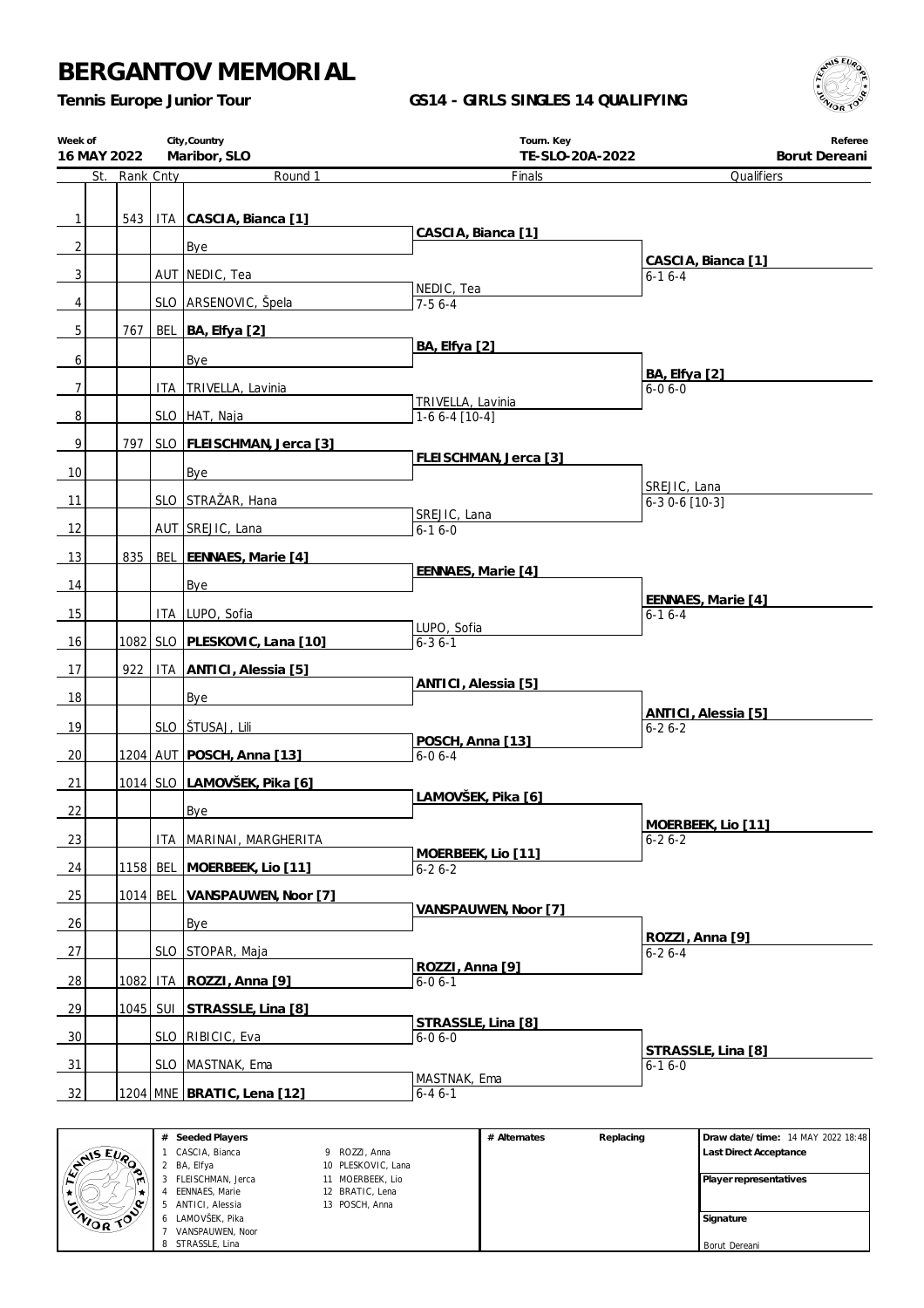*Tennis Europe Junior Tour*

### **BD14 - BOYS DOUBLES 14 MAINDRAW**



| Week of        |             |            |              | City, Country                                        |                                        | Tourn. Key                     |            | Referee       |
|----------------|-------------|------------|--------------|------------------------------------------------------|----------------------------------------|--------------------------------|------------|---------------|
|                | 16 MAY 2022 |            |              | Maribor, SLO                                         |                                        | TE-SLO-20A-2022                |            | Borut Dereani |
|                | St.         | Rank Cnty  |              | Round 1                                              | Round 2                                | Quarterfinals                  | Semifinals | Final         |
|                |             | 49         |              | SWE RYDEN, Victor [1]                                |                                        |                                |            |               |
| $\mathbf{1}$   |             | 41         |              | KAZ ZHALGASBAY, Damir RYDEN, Victor [1]              |                                        |                                |            |               |
|                |             |            |              |                                                      | ZHALGASBAY, Damir                      |                                |            |               |
| $\overline{2}$ |             |            |              | Bye                                                  |                                        | RYDEN, Victor [1]              |            |               |
|                |             | 818        | <b>SLO</b>   | SLO KLEP, Tay                                        | KLEP, Tay                              | ZHALGASBAY, Damir              |            |               |
| $\overline{3}$ |             | 777<br>302 | SUI          | WINTERLEITNER, Mai<br><b>FLURI</b> , Mateo           | WINTERLEITNER, Mai                     | $6 - 06 - 3$                   |            |               |
| 4              |             | 798        | SUI          | VETTERLI, Nicolas                                    | $6 - 26 - 2$                           |                                |            |               |
|                |             | 728        | <b>SLO</b>   | <b>BECIROVIC NOVAK, M</b>                            |                                        |                                |            |               |
| 5              |             | 798        | <b>SLO</b>   | MARINSEK, Luka                                       | BECIROVIC NOVAK, M                     |                                |            |               |
|                |             | 397        |              | BURMAKIN, Alexander                                  | MARINSEK, Luka                         |                                |            |               |
| 6              |             |            | 818 SLO      | PECOVNIK, JOST                                       | $6 - 46 - 3$                           | BECIROVIC NOVAK, M             |            |               |
| $\overline{7}$ |             |            |              | <b>Bye</b>                                           | MEACCI, Marco [6]                      | MARINSEK, Luka<br>$6 - 16 - 4$ |            |               |
|                |             | 302        | <b>ITA</b>   | MEACCI, Marco [6]                                    | ZAJC GAJSEK, Lasse                     |                                |            |               |
| 8              |             | 187        | <b>SLO</b>   | ZAJC GAJSEK, Lasse                                   |                                        |                                |            |               |
|                |             | 168        | <b>SLO</b>   | PETROVIC, Luka [3]                                   |                                        |                                |            |               |
| 9              |             | 70         | <b>SLO</b>   | SULJIC, Svit                                         | PETROVIC, Luka [3]                     |                                |            |               |
| 10             |             |            |              | Bye                                                  | SULJIC, Svit                           | PETROVIC, Luka [3]             |            |               |
|                |             | 226        |              | SWE EKOFF, Jesper                                    |                                        | SULJIC, Svit                   |            |               |
| 11             |             |            |              | 538   SWE   KARMTEG, Oscar                           | EKOFF, Jesper                          | $6 - 16 - 0$                   |            |               |
|                | <b>WC</b>   |            |              | SLO   LALIC, Liam                                    | KARMTEG, Oscar                         |                                |            |               |
| 12             |             |            |              | SLO   PUCKO, Maks                                    | $6 - 46 - 0$                           |                                |            |               |
|                | <b>WC</b>   | 1109       |              | SLO LAUBIC, Mark                                     | AERTS, Solen                           |                                |            |               |
| 13             |             | 638<br>242 |              | SLO NAJZER, Jan<br><b>BEL AERTS, Solen</b>           | MOUFFE, Louis                          |                                |            |               |
| 14             |             | 692        | BEL          | MOUFFE, Louis                                        | $6-47-6(7)$                            | AERTS, Solen                   |            |               |
|                |             |            |              |                                                      |                                        | MOUFFE, Louis                  |            |               |
| 15             |             |            |              | Bye                                                  | MATUNAK, M [7]                         | $6 - 46 - 2$                   |            |               |
|                |             | 389        |              | SVK MATUNAK, M [7]                                   | SYKORA, Samuel                         |                                |            |               |
| 16             |             | 157<br>202 | <b>SUI</b>   | SVK SYKORA, Samuel<br>GUNZINGER, T [8]               |                                        |                                |            |               |
| 17             |             | 372        | <b>SUI</b>   | ROBAS, Dany                                          | GUNZINGER, T[8]                        |                                |            |               |
|                |             |            |              |                                                      | ROBAS, Dany                            |                                |            |               |
| 18             |             |            |              | Bye                                                  |                                        | GUNZINGER, T [8]               |            |               |
|                |             | 509        | $\sqrt{5LO}$ | LUGARIC, Liam                                        |                                        | ROBAS, Dany                    |            |               |
| 19             | <b>WC</b>   | 426        |              | SLO SIFTAR, Jure<br>LBN   KASSEM, Youssef            | LUGARIC, Liam<br>SIFTAR, Jure          | $6 - 16 - 2$                   |            |               |
| 20             |             |            | SLO.         | MERVIC, Jakob                                        | $6 - 16 - 2$                           |                                |            |               |
|                |             | 543        |              | SOKIRAN, Ivan                                        |                                        |                                |            |               |
| 21             |             |            |              | CAN ST-PIERRE, Philippe                              | SOKIRAN, Ivan                          |                                |            |               |
|                | <b>WC</b>   |            |              | SLO KOSAK, Tilen                                     | ST-PIERRE, Philippe                    | ANDERSSON, L [4]               |            |               |
| 22             |             |            |              | SLO SITAR, Matic                                     | $6 - 06 - 1$                           | BRUHN AABY, Mads               |            |               |
| 23             |             |            |              | Bye                                                  | ANDERSSON, L [4]                       | $6 - 26 - 3$                   |            |               |
|                |             | 143        |              | SWE ANDERSSON, L [4]                                 | BRUHN AABY, Mads                       |                                |            |               |
| 24             |             | 160        | <b>DEN</b>   | <b>BRUHN AABY, Mads</b>                              |                                        |                                |            |               |
|                |             | 213        | AUT          | BEHRMANN, Thilo [5]                                  |                                        |                                |            |               |
| 25             |             | 182        | AUT          | ZIMMER, Florian                                      | BEHRMANN, Thilo [5]<br>ZIMMER, Florian |                                |            |               |
| 26             |             |            |              | Bye                                                  |                                        | BEHRMANN, Thilo [5]            |            |               |
|                |             | 294        | <b>BEL</b>   | DENOTTE, Nik                                         |                                        | ZIMMER, Florian                |            |               |
| 27             |             | 692        | BEL          | VAN VAERENBERGH, N                                   | DENOTTE, Nik                           | $6 - 46 - 1$                   |            |               |
|                | <b>WC</b>   | 576        | <b>SLO</b>   | KUŠAR STOJAKOVIC, M VAN VAERENBERGH, N               |                                        |                                |            |               |
| 28             |             | 661<br>316 | <b>SLO</b>   | RAKAR, Jaka<br><b>SWE KALTENECKER, William</b>       | $6 - 06 - 1$                           |                                |            |               |
| 29             |             | 417        |              | SWE MULLER, Maximus                                  | KALTENECKER, William                   |                                |            |               |
|                |             | 798        |              | SLO   KONECNIK, Lan                                  | MULLER, Maximus                        |                                |            |               |
| 30             |             |            |              | SLO STOR, Aljaž                                      | $6 - 26 - 3$                           | KALTENECKER, William           |            |               |
|                |             |            |              |                                                      |                                        | MULLER, Maximus                |            |               |
| 31             |             |            |              | Bye                                                  | ONTIVEROS CASTRO, M [2]                | W.O.                           |            |               |
| 32             |             | 77<br>100  |              | <b>GER ONTIVEROS CASTRO, M[2]</b><br>CZE SYKORA, Jan | SYKORA, Jan                            |                                |            |               |
|                |             |            |              |                                                      |                                        |                                |            |               |

|          |   |                           |                     |              |           |                        | www.tenniseurope.org              |
|----------|---|---------------------------|---------------------|--------------|-----------|------------------------|-----------------------------------|
|          | # | Seeded Players            |                     | # Alternates | Replacing |                        | Draw date/time: 17 MAY 2022 12:50 |
| ANS EVA  |   | RYDEN, Victor             | 5 BEHRMANN, Thilo   |              |           | Last Direct Acceptance |                                   |
| ◚        |   | ZHALGASBAY, Damir         | ZIMMER, Florian     |              |           |                        |                                   |
|          |   | 2 ONTIVEROS CASTRO, Marco | 6 MEACCI, Marco     |              |           | Player representatives |                                   |
|          |   | SYKORA, Jan               | ZAJC GAJSEK, Lasse  |              |           |                        |                                   |
|          |   | 3 PETROVIC, Luka          | MATUNAK, Martin     |              |           |                        |                                   |
| ENIOR TO |   | SULJIC. Svit              | SYKORA, Samuel      |              |           | Signature              |                                   |
|          |   | ANDERSSON, Linus          | 8 GUNZINGER, Thomas |              |           |                        |                                   |
|          |   | BRUHN AABY, Mads          | ROBAS, Dany         |              |           | Borut Dereani          |                                   |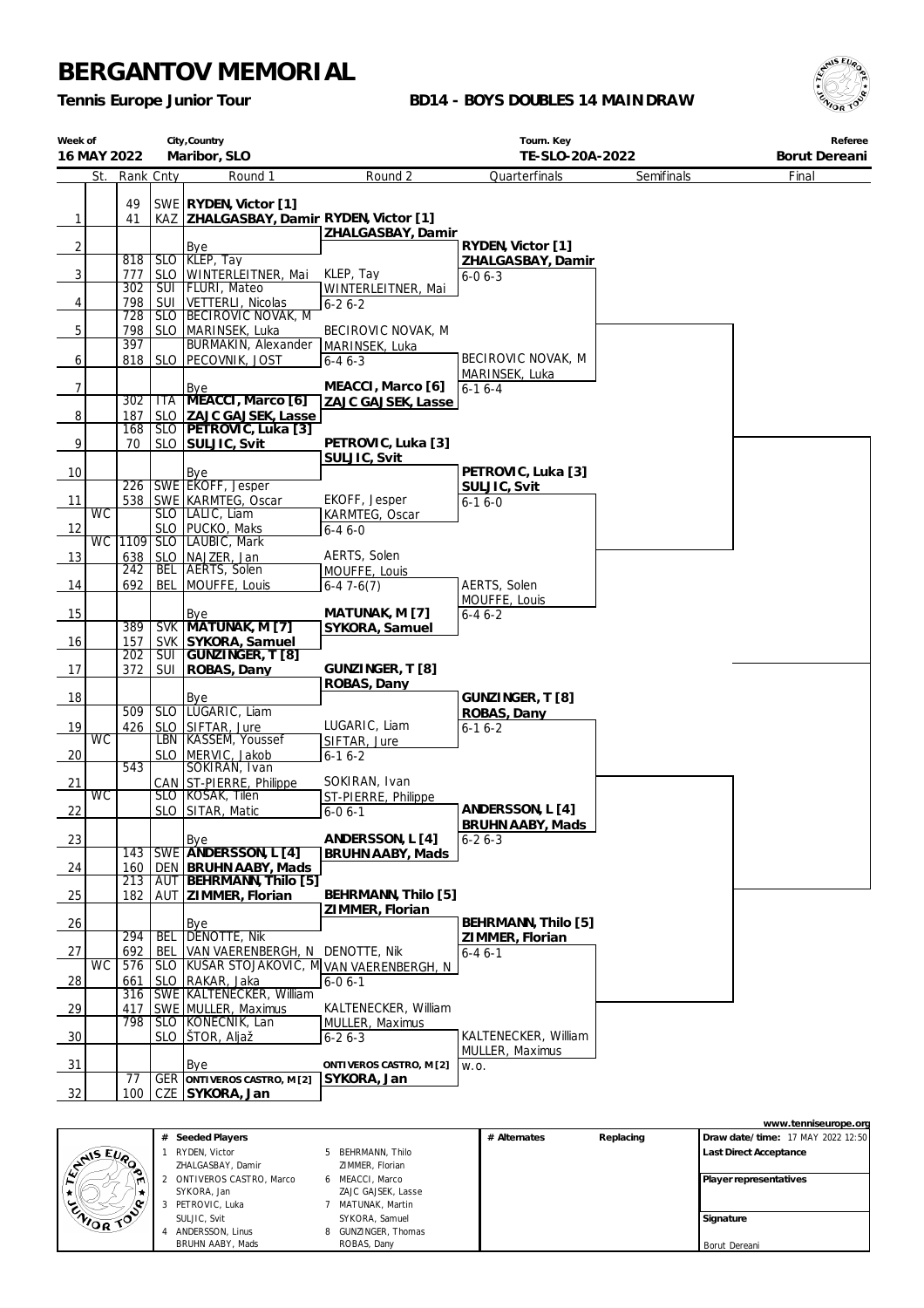*Tennis Europe Junior Tour*

#### **GD14 - GIRLS DOUBLES 14 MAIN DRAW**



| Week of<br>16 MAY 2022 |     |                   |                         | City, Country<br>Maribor, SLO                             |                                       | Tourn. Key<br>TE-SLO-20A-2022         |            | Referee<br>Borut Dereani |
|------------------------|-----|-------------------|-------------------------|-----------------------------------------------------------|---------------------------------------|---------------------------------------|------------|--------------------------|
|                        | St. | Rank Cnty         |                         | Round 1                                                   | Round 2                               | Quarterfinals                         | Semifinals | Final                    |
|                        |     | 165               |                         | SLO SENICA, Alja [1]                                      |                                       |                                       |            |                          |
| $\mathbf{1}$           |     | 56                |                         | CZE ZOLDAKOVA, Denisa SENICA, Alja [1]                    |                                       |                                       |            |                          |
|                        |     |                   |                         |                                                           | ZOLDAKOVA, Denisa                     |                                       |            |                          |
| $\overline{2}$         |     |                   |                         | Bye                                                       |                                       | SENICA, Alja [1]                      |            |                          |
| $\overline{3}$         |     | 413               | ITA<br><b>ITA</b>       | MARINAI, MARGHERITA<br>SVEVA FUMAGALLI, S                 | MARINAI, MARGHERITA 7-5 6-2           | ZOLDAKOVA, Denisa                     |            |                          |
|                        |     |                   |                         | HUN BADICS, Lara                                          | SVEVA FUMAGALLI, S                    |                                       |            |                          |
| $\overline{4}$         |     |                   |                         | SLO MIHAJLOVIC, Leontina 7-5 6-3                          |                                       |                                       |            |                          |
|                        |     |                   |                         | SLO   HAT, Naja                                           |                                       |                                       |            |                          |
| 5                      |     | 767               |                         | SLO STUSAJ, Lili<br>BEL BA, Elfya                         | BA, Elfya<br>VANDEN ABEELE, Janne     |                                       |            |                          |
| 6                      |     | 487               | <b>BEL</b>              | VANDEN ABEELE, Janne 6-2 6-2                              |                                       | NDORO, Shamiso [7]                    |            |                          |
|                        |     |                   |                         |                                                           |                                       | PHILLIPS, Nikita                      |            |                          |
| $\boldsymbol{7}$       |     | 351               |                         | Bye<br>GBR NDORO, Shamiso [7] PHILLIPS, Nikita            | NDORO, Shamiso [7] 6-2 6-1            |                                       |            |                          |
| $\overline{8}$         |     | 425               |                         | GBR   PHILLIPS, Nikita                                    |                                       |                                       |            |                          |
|                        |     | 155               |                         | SLO   PETERNEL, Zoja [3]                                  |                                       |                                       |            |                          |
| $\overline{9}$         |     | 157               |                         | SVK SEVALD, Nikol                                         | PETERNEL, Zoja [3]                    |                                       |            |                          |
| 10                     |     |                   |                         | Bye                                                       | SEVALD, Nikol                         | PETERNEL, Zoja [3]                    |            |                          |
|                        |     | 487               | $\overline{\text{SUI}}$ | KAPPELER, L                                               |                                       | SEVALD, Nikol                         |            |                          |
| 11                     |     | $1045$ SUI        |                         | STRASSLE, Lina                                            | KAPPELER, L                           | $6 - 26 - 0$                          |            |                          |
|                        |     | 470<br>585        | <b>SLO</b>              | SLO MURSHED, Tara<br>YANEVA, Veritsa                      | STRASSLE, Lina                        |                                       |            |                          |
| 12                     |     |                   |                         | UKR   MALCHENKO, Daria                                    | $6-37-6(4)$                           |                                       |            |                          |
| 13                     |     |                   | <b>SLO</b>              | MASTNAK, Ema                                              | MATTLE, Anna                          |                                       |            |                          |
|                        |     | 496               |                         | AUT   MATTLE, Anna                                        | RICHTAR, Anna                         |                                       |            |                          |
| 14                     |     | 462               |                         | AUT RICHTAR, Anna                                         | $6 - 36 - 1$                          | KADAK OCVIRK, K [6]<br>MIHELCIC, Sara |            |                          |
| 15                     |     |                   |                         | Bye                                                       | KADAK OCVIRK, K $[6]$ 6-3 6-2         |                                       |            |                          |
|                        |     | 247               |                         | SLO KADAK OCVIRK, K [6] MIHELCIC, Sara                    |                                       |                                       |            |                          |
| 16                     |     | 375<br>312        |                         | SLO MIHELCIC, Sara<br>GBR GRIFFITHS, Edie [5]             |                                       |                                       |            |                          |
| 17                     |     | 222               | GBR                     | SMART, Hollie                                             | GRIFFITHS, Edie [5]                   |                                       |            |                          |
|                        |     |                   |                         |                                                           | SMART, Hollie                         |                                       |            |                          |
| 18                     |     | 922               | <b>ITA</b>              | Bye<br><b>ANTICI</b> , Alessia                            |                                       | GRIFFITHS, Edie [5]                   |            |                          |
| 19                     |     | 543               | <b>ITA</b>              | CASCIA, Bianca                                            | DURRER, Anina                         | SMART, Hollie<br>$6-7(5) 6-3 [10-8]$  |            |                          |
|                        |     | 223               | <b>SUI</b>              | DURRER, Anina                                             | MANTA, Noelia                         |                                       |            |                          |
| 20                     |     | 889               | SUI                     | MANTA, Noelia                                             | $6 - 06 - 1$                          |                                       |            |                          |
| 21                     |     | 1158   BEL<br>333 | BEL                     | MOERBEEK, Lio<br>WEYNEN, Celine                           | MOERBEEK, Lio                         |                                       |            |                          |
|                        |     | 922               | <b>SLO</b>              | MARINKOVIC, Ana                                           | WEYNEN, Celine                        |                                       |            |                          |
| 22                     |     |                   |                         | SLO SIFKOVIC, EVA                                         | $6 - 06 - 4$                          | MOERBEEK, Lio                         |            |                          |
| 23                     |     |                   |                         | Bye                                                       | BIZJAK, Zala [4]                      | WEYNEN, Celine<br>$6 - 46 - 4$        |            |                          |
|                        |     | 234               | $\overline{\text{SLO}}$ | BIZJAK, Zala [4]                                          | <b>GETTERICH, A</b>                   |                                       |            |                          |
| 24                     |     | 252               | <b>GER</b>              | <b>GETTERICH, A</b>                                       |                                       |                                       |            |                          |
|                        |     | 281               | <b>SUI</b>              | BILLETER, Line [8]                                        |                                       |                                       |            |                          |
| 25                     |     | 619               | SUI                     | RIVIER, Héloïse                                           | BILLETER, Line [8]<br>RIVIER, Héloïse |                                       |            |                          |
| 26                     |     |                   |                         | Bye                                                       |                                       | BILLETER, Line [8]                    |            |                          |
|                        |     |                   |                         | 1014 SLO BÁSAILOVIC, Laura                                |                                       | RIVIER, Héloïse                       |            |                          |
| 27                     |     | 797               | <b>SLO</b><br>SUI       | FLEISCHMAN, Jerca<br>KRALJEVIC, N                         | BASAILOVIC, Laura                     | $6 - 26 - 3$                          |            |                          |
| 28                     |     |                   | ITA.                    | TRIVELLA, Lavinia                                         | FLEISCHMAN, Jerca<br>$6 - 26 - 1$     |                                       |            |                          |
|                        |     | 1014              | <b>SLO</b>              | LAMOVŠEK, Pika                                            |                                       |                                       |            |                          |
| 29                     |     |                   | <b>SLO</b>              | TRNKOVSKI, Karolina                                       | CLAES, Hannah                         |                                       |            |                          |
| 30                     |     | 396<br>835        | <b>BEL</b><br>BEL       | CLAES, Hannah<br><b>EENNAES, Marie</b>                    | <b>EENNAES, Marie</b><br>$6 - 36 - 3$ | BAYUSCHENKO, A [2]                    |            |                          |
|                        |     |                   |                         |                                                           |                                       | ISSAKOVA, Sofia                       |            |                          |
| $\frac{31}{2}$         |     |                   |                         | Bye                                                       | BAYUSCHENKO, A [2]                    | $6 - 06 - 0$                          |            |                          |
| 32                     |     | 129<br>137        |                         | BAYUSCHENKO, A [2] ISSAKOVA, Sofia<br>KAZ ISSAKOVA, Sofia |                                       |                                       |            |                          |
|                        |     |                   |                         |                                                           |                                       |                                       |            |                          |



|                         |   |                      |              |           | www.tenniseurope.org              |
|-------------------------|---|----------------------|--------------|-----------|-----------------------------------|
| Seeded Players          |   |                      | # Alternates | Replacing | Draw date/time: 17 MAY 2022 12:30 |
| SENICA, Alja            |   | 5 GRIFFITHS, Edie    |              |           | <b>Last Direct Acceptance</b>     |
| ZOLDAKOVA, Denisa       |   | SMART, Hollie        |              |           |                                   |
| BAYUSCHENKO, Alexandra  |   | 6 KADAK OCVIRK, Kaja |              |           | Player representatives            |
| ISSAKOVA, Sofia         |   | MIHELCIC, Sara       |              |           |                                   |
| PETERNEL, Zoja          |   | NDORO, Shamiso       |              |           |                                   |
| SEVALD, Nikol           |   | PHILLIPS, Nikita     |              |           | Signature                         |
| BIZJAK, Zala            | 8 | BILLETER, Line       |              |           |                                   |
| GETTERICH, Aleksandrina |   | RIVIER, Héloise      |              |           | Borut Dereani                     |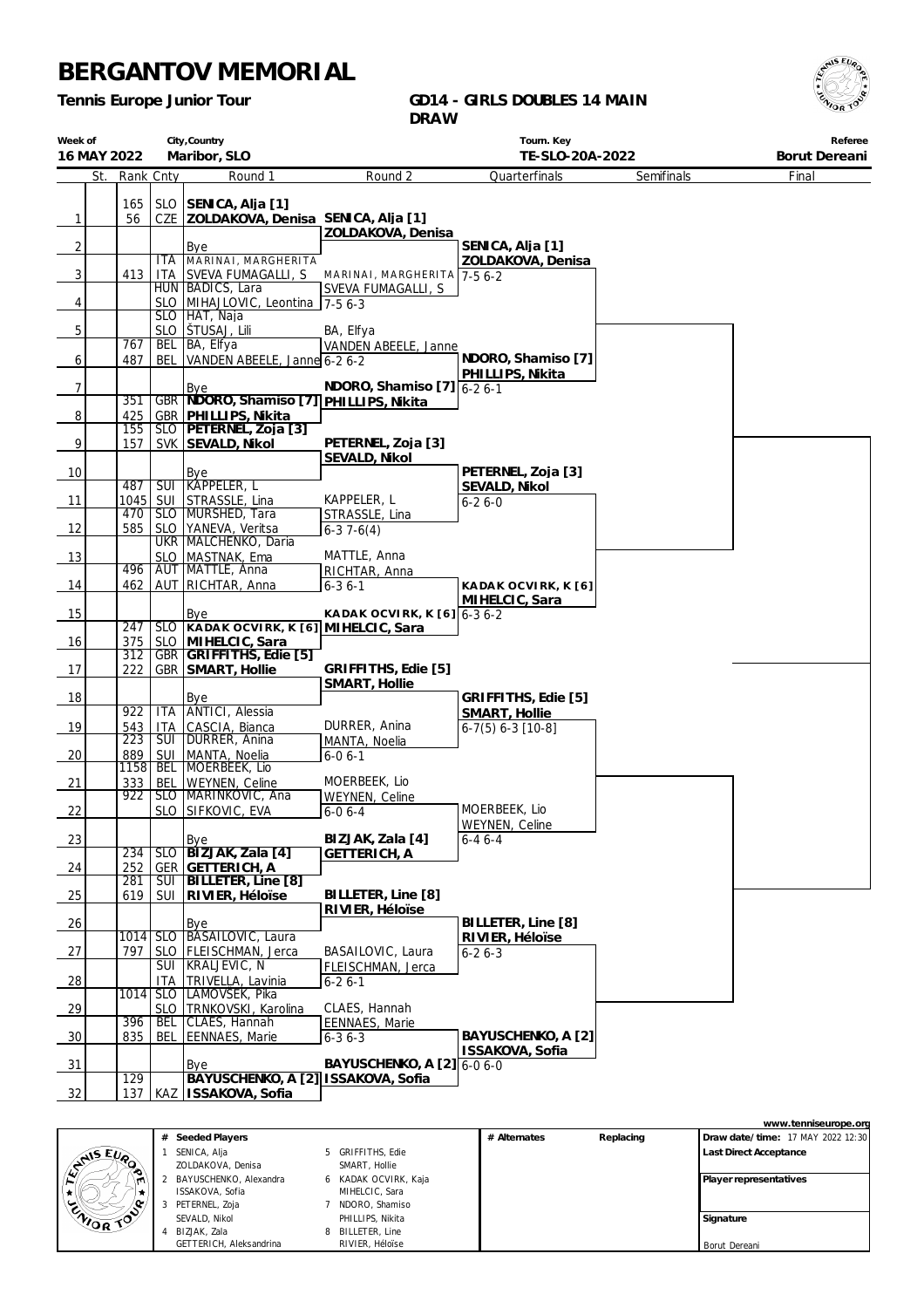6 SHYLOV, Heorhii 7 SIDOROV, Artem 8 HRIBAR, Matic

14 DASSET, Ethan 15 KECSKÉS, Oliver 16 CEBAN, Mark

*Tennis Europe Junior Tour*

### **BS16 - BOYS SINGLES 16 MAINDRAW**



| Week of               | City, Country<br>16 MAY 2022<br>Maribor, SLO |            |              |                                                 |                                             |                               |                | Tourn. Key<br>TE-SLO-20A-2022 |            |           | Referee<br>Borut Dereani          |
|-----------------------|----------------------------------------------|------------|--------------|-------------------------------------------------|---------------------------------------------|-------------------------------|----------------|-------------------------------|------------|-----------|-----------------------------------|
|                       | St.                                          | Rank Cnty  |              | Round 1                                         | Round 2                                     | Round 3                       |                | Quarterfinals                 | Semifinals |           | Final                             |
|                       |                                              |            |              |                                                 |                                             |                               |                |                               |            |           |                                   |
| 1<br>$\overline{2}$   |                                              | 14         | SRB          | JOVIC, Nikola [1]<br>Bye                        | JOVIC, Nikola [1]                           |                               |                |                               |            |           |                                   |
| 3                     | <b>WC</b>                                    |            |              | SLO   ROT, Nal                                  |                                             | JOVIC, Nikola [1]             |                |                               |            |           |                                   |
| 4                     |                                              | 492        |              | AUT GSCHIEL, A                                  | GSCHIEL, A                                  | $6 - 17 - 5$                  |                |                               |            |           |                                   |
| 5                     |                                              | 321        |              | GBR CHANNON, Liam                               | $7-6(1)$ 6-2<br>MECARELLI, Michele          |                               |                |                               |            |           |                                   |
| 6                     |                                              | 311        | ITA          | MECARELLI, Michele                              | $6 - 46 - 2$                                | MECARELLI, Michele            |                |                               |            |           |                                   |
| 7<br>8                |                                              | 264        | <b>BEL</b>   | Bye<br><b>DASSET, E [14]</b>                    | DASSET, E [14]                              | $6 - 46 - 4$                  |                |                               |            |           |                                   |
| 9                     |                                              | 192        |              | SLO MARJANOVIC, L [10]                          |                                             |                               |                |                               |            |           |                                   |
| 10                    |                                              |            |              | Bye                                             | MARJANOVIC, L [10]                          | KALABISHKA, M                 |                |                               |            |           |                                   |
| 11                    |                                              | 371        |              | UKR   KALABISHKA, M                             | KALABISHKA, M                               | $6 - 4$ 3 - 6 6 - 1           |                |                               |            |           |                                   |
| 12                    | Q                                            | 887        | ITA.         | ZANINI, Andrea                                  | $7-6(5)$ 7 $-6(5)$                          |                               |                |                               |            |           |                                   |
| 13<br>14              |                                              | 490<br>360 |              | AUT PLATZER, Julian<br>NOR ZUBOVIC, Tarik       | PLATZER, Julian                             |                               |                |                               |            |           |                                   |
| 15                    |                                              |            |              | Bye                                             | $6 - 06 - 0$                                | PLATZER, Julian               |                |                               |            |           |                                   |
| 16                    |                                              | 162        |              | KAZ SIDOROV, A [7]                              | SIDOROV, A [7]                              | $6 - 46 - 2$                  |                |                               |            |           |                                   |
| 17                    |                                              | 78         |              | SLO ANGELI, Paolo [3]                           |                                             |                               |                |                               |            |           |                                   |
| 18                    |                                              |            |              | Bye                                             | ANGELI, Paolo [3]                           | ANGELI, Paolo [3]             |                |                               |            |           |                                   |
| 19                    |                                              | 929        |              | DEN ENGELSCHMIDT, T                             | ENGELSCHMIDT, $T$ 6-3 6-3                   |                               |                |                               |            |           |                                   |
| 20<br>21              | LL                                           | 1301       |              | 2212 CRC DE LA HORMAZA, F<br>UKR SOKRUTENKO, D  | $6-47-6(4)$                                 |                               |                |                               |            |           |                                   |
| 22                    | <b>WC</b>                                    | 2094       |              | <b>SVK LAPSANSKY, Alex</b>                      | SOKRUTENKO, D                               |                               |                |                               |            |           |                                   |
| 23                    |                                              |            |              | Bye                                             | $7-6(4)$ 7-6(1)                             | CEBAN, Mark [16]              |                |                               |            |           |                                   |
| 24                    |                                              | 297        | GBR          | CEBAN, Mark [16]                                | CEBAN, Mark [16] 7-5 6-2                    |                               |                |                               |            |           |                                   |
| 25                    |                                              | 211        | AUT          | ROSENKRANZ KOENIG, T [12]                       | ROSENKRANZ KOENIG, T [12]                   |                               |                |                               |            |           |                                   |
| 26                    |                                              |            |              | Bye                                             |                                             | POZONEC, Marko                |                |                               |            |           |                                   |
| $\overline{27}$<br>28 |                                              | 492        |              | SLO   POZONEC, Marko<br>1105 SWE FROZKHAN, Emil | POZONEC, Marko                              | $6 - 06 - 3$                  |                |                               |            |           |                                   |
| 29                    | Q                                            |            |              | SLO KOBLAR, Rok                                 | $6-36-7(2)6-0$                              |                               |                |                               |            |           |                                   |
| 30                    | Q                                            | 975        | ITA          | CACIOLLI, Duccio                                | CACIOLLI, Duccio                            |                               |                |                               |            |           |                                   |
| 31                    |                                              |            |              | Bye                                             | 6-2 6-1<br>SHYLOV, H [6]                    | SHYLOV, H [6]<br>$6 - 06 - 2$ |                |                               |            |           |                                   |
| 32                    |                                              | 160        |              | UKR SHYLOV, H [6]                               |                                             |                               |                |                               |            |           |                                   |
| 33                    | Q                                            | 156        |              | AUT HEIDLMAIR, M[5]                             | HEIDLMAIR, M [5]                            |                               |                |                               |            |           |                                   |
| 34<br>35              |                                              | 469        | BEL          | Bye<br>MEERMANS, Tibo                           |                                             | HEI DLMAI R, M [5]            |                |                               |            |           |                                   |
| 36                    |                                              | 360 l      |              | UKR OLEFIR, Illia                               | OLEFIR, Illia                               | $6 - 03 - 66 - 4$             |                |                               |            |           |                                   |
| 37                    | <b>WC</b>                                    | 1208  ITA  |              | GANUSEVYCH GOTTARDO, D                          | $4-66-26-4$                                 |                               |                |                               |            |           |                                   |
| 38                    | Ш                                            | 2387       | SLO          | SKORJANC, Klemen                                | GANUSEVYCH GOTTARDO, D<br>$2 - 66 - 46 - 0$ | GANUSEVYCH GOTTARDO, D        |                |                               |            |           |                                   |
| 39                    |                                              |            |              | Bye                                             | WINDER, a [9]                               | $6 - 26 - 4$                  |                |                               |            |           |                                   |
| 40<br>41              |                                              | 174<br>238 | GBR<br>FRA   | WINDER, a [9]<br>COUTURIER, L [13]              |                                             |                               |                |                               |            |           |                                   |
| 42                    |                                              |            |              | Bye                                             | COUTURIER, L [13]                           |                               |                |                               |            |           |                                   |
| 43                    |                                              | 571        |              | NOR   BORCH-NIELSEN, F                          | BORCH-NIELSEN, F 6-1 6-0                    | COUTURIER, L [13]             |                |                               |            |           |                                   |
|                       | 44   WC                                      |            |              | UKR   MALCHENKO, S                              | $6 - 26 - 0$                                |                               |                |                               |            |           |                                   |
| 45                    | Q                                            |            |              | JPN SUGIMOTO, Tamaki                            | MATIJASIC, Gasper                           |                               |                |                               |            |           |                                   |
| 46<br>47              | <b>WC</b>                                    | 1051       |              | SLO   MATIJASIC, Gasper<br>Bye                  | $4-6$ 7 $-5$ 6 $-3$                         | MATIJASIC, Gasper             |                |                               |            |           |                                   |
| 48                    |                                              | 143        | ITA          | DALLAPIAZZA, K [4]                              | DALLAPIAZZA, K [4]                          | $7-6(2)$ 3-1 Ret.             |                |                               |            |           |                                   |
| 49                    |                                              | 162        | SLO          | HRIBAR, M [8]                                   |                                             |                               |                |                               |            |           |                                   |
| 50                    |                                              |            |              | Bye                                             | HRIBAR, M [8]                               | HRIBAR, M [8]                 |                |                               |            |           |                                   |
| 51                    | Q                                            |            | ITA          | STEFANINI, Matteo                               | STEFANINI, Matteo 6-4 3-6 6-0               |                               |                |                               |            |           |                                   |
| 52                    |                                              |            |              | SWE BERGH, Axel                                 | $6-06-2$                                    |                               |                |                               |            |           |                                   |
| 53<br>54              | WC<br>Q                                      | 817<br>975 | SLO  <br>AUT | RETELJ, Marko<br>DRESSLER, Gustav               | DRESSLER, Gustav                            |                               |                |                               |            |           |                                   |
| 55                    |                                              |            |              | Bye                                             | $7-6(2)$ 6-0                                | SEKACHOV, G [11]              |                |                               |            |           |                                   |
| 56                    |                                              | 199        |              | UKR SEKACHOV, G [11]                            | SEKACHOV, G [11]                            | $6 - 16 - 3$                  |                |                               |            |           |                                   |
| 57                    |                                              | 295        | SVK I        | KECSKÉS, O [15]                                 | <u>KECSKÉS, O [15]</u>                      |                               |                |                               |            |           |                                   |
| 58                    |                                              |            |              | Bye                                             |                                             | ALBREHT, Luka                 |                |                               |            |           |                                   |
| 59                    | Q                                            | 1445       | SRB          | STANISAVLJEVIC, M                               | ALBREHT, Luka                               | 4-6 6-0 7-5                   |                |                               |            |           |                                   |
| 60<br>61              | LL                                           | 646        | SLO          | ALBREHT, Luka<br>ABRAMKIN, Nikita               | $6 - 36 - 1$                                |                               |                |                               |            |           |                                   |
| 62                    | LL                                           | 817        | GBR          | ANSSARIZADEH, K                                 | ANSSARIZADEH, K                             |                               |                |                               |            |           |                                   |
| 63                    |                                              |            |              | Bye                                             | $6 - 16 - 1$                                | KOKOT, Bruno [2]              |                |                               |            |           |                                   |
| 64                    |                                              | 26         | POL          | KOKOT, Bruno [2]                                | KOKOT, Bruno [2] 6-4 6-4                    |                               |                |                               |            |           |                                   |
|                       |                                              |            |              |                                                 |                                             |                               |                |                               |            |           | www.tenniseurope.org              |
|                       |                                              |            |              | # Seeded Players                                |                                             |                               | # Lucky Losers | Replacing                     |            |           | Draw date/time: 16 MAY 2022 18:26 |
|                       | ANS EVA                                      |            |              | JOVIC, Nikola<br>2 KOKOT, Bruno                 | 9 WINDER, alexander<br>10 MARJANOVIC, Lukas |                               |                |                               |            |           | Last Direct Acceptance            |
|                       |                                              |            |              | 3 ANGELI, Paolo                                 | 11 SEKACHOV, Glib                           |                               |                |                               |            |           | Player representatives            |
|                       |                                              |            |              | 4 DALLAPIAZZA, Kilian                           | 12 ROSENKRANZ KOENIG, Timo                  |                               |                |                               |            |           |                                   |
|                       | ZNIOR TO                                     | .c         |              | 5 HEIDLMAIR, Maximilian<br>6 SHYLOV, Heorhii    | 13 COUTURIER, Lenny<br>14 DASSET, Ethan     |                               |                |                               |            | Signature |                                   |
|                       |                                              |            |              | 7 SIDOROV, Artem                                | 15 KECSKÉS, Oliver                          |                               |                |                               |            |           |                                   |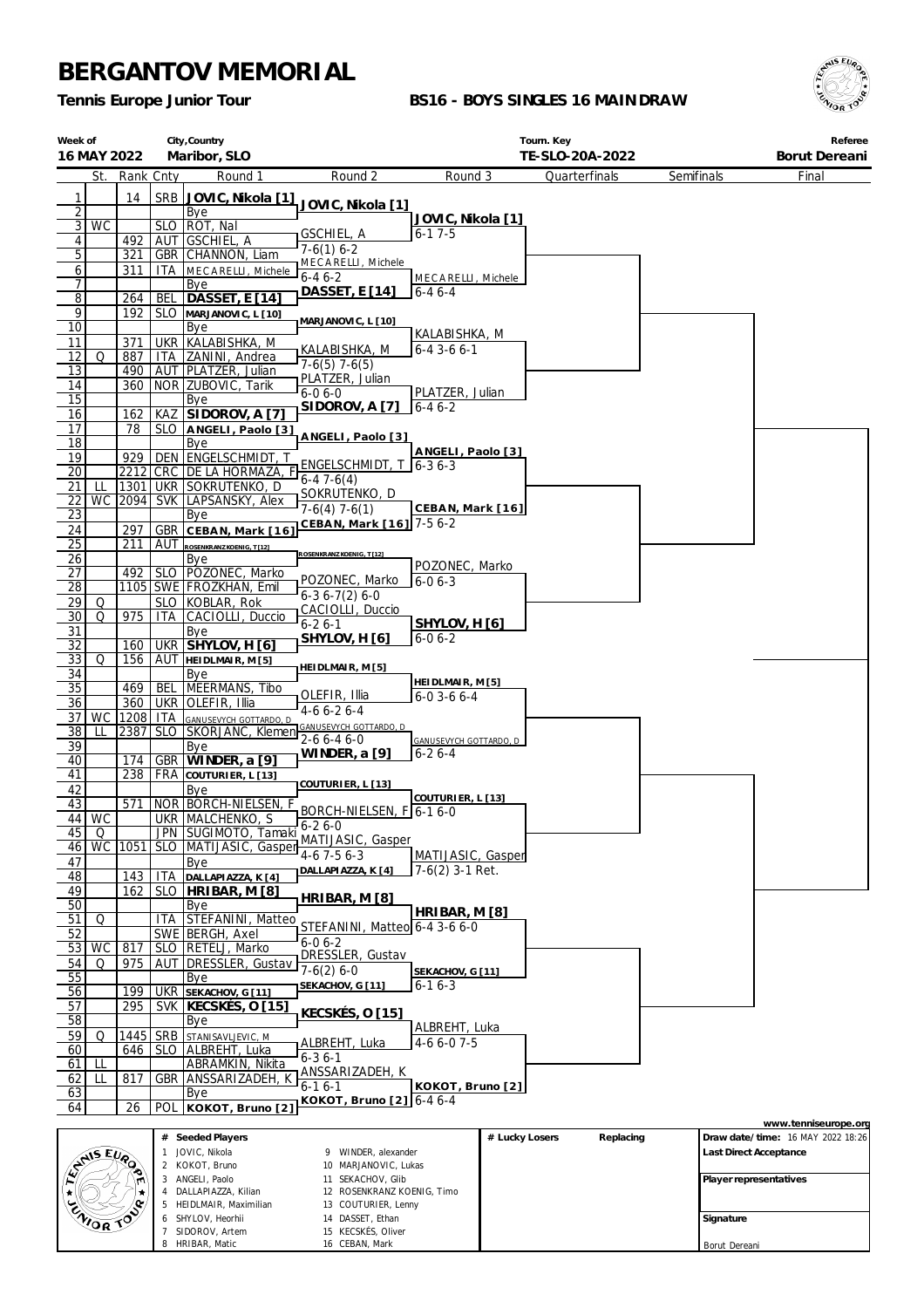ZANINI, Andrea BALEJA, Konor PETROV, Rosen DRESSLER, Gustav

 SOKRUTENKO, Daniil STANISAVLJEVIC, Mateya SCHENK, Alexander STJEPANOVIC, Mak

*Tennis Europe Junior Tour*

### **BS16 - BOYS SINGLES 16 QUALIFYING**



| Week of<br>16 MAY 2022 |             |            | City, Country<br>Maribor, SLO                        |                                                    | Tourn. Key<br>TE-SLO-20A-2022 | Referee<br>Borut Dereani          |
|------------------------|-------------|------------|------------------------------------------------------|----------------------------------------------------|-------------------------------|-----------------------------------|
| St.                    | Rank Cnty   |            | Round 1                                              | Round 2                                            | Finals                        | Qualifiers                        |
| 1                      | 156         |            | AUT <b>HEIDLMAIR, M[1]</b>                           |                                                    |                               |                                   |
| $\overline{2}$         |             |            | Bye                                                  | HEIDLMAIR, M [1]                                   |                               |                                   |
| $\overline{3}$         |             |            | SLO MUZLOVIC, Aleks                                  | KAHRS, Ole Nicolai                                 | HEIDLMAIR, M [1]<br>$6-16-1$  |                                   |
| $\vert 4 \vert$        |             |            | NOR KAHRS, Ole Nicolai                               | $6-16-0$                                           |                               | HEIDLMAIR, M [1]                  |
| 5<br>$6 \mid$          |             |            | Bye<br>SLO   BOLE, Niki Gaber                        | <b>BOLE, Niki Gaber</b>                            |                               | $6 - 16 - 2$                      |
| $\overline{7}$         |             |            | Bye                                                  |                                                    | BORSOI, Jacopo [12]           |                                   |
| $\overline{8}$         | 1105        | ITA        | BORSOI, Jacopo [12]                                  | BORSOI, Jacopo [12]                                | $6 - 26 - 0$                  |                                   |
| 9                      | 615         |            | SVK HANUSOVSKY, Lukas [2]                            | HANUSOVSKY, Lukas [2]                              |                               |                                   |
| $\overline{10}$        |             |            | Bye                                                  |                                                    | SUGIMOTO, Tamaki              |                                   |
| 11<br>12               |             |            | JPN SUGIMOTO, Tamaki<br>SLO   MASTNAK, Zan           | SUGIMOTO, Tamaki                                   | $6 - 26 - 2$                  |                                   |
| 13                     |             |            | Bye                                                  | $6 - 36 - 2$                                       |                               | SUGIMOTO, Tamaki                  |
| 14                     |             |            | SLO CAR, Nikolas                                     | CAR, Nikolas                                       |                               | $6 - 26 - 2$                      |
| 15                     |             |            | Bye                                                  | CHRISTENSEN-SCHEEL, J [11]                         | CAR, Nikolas<br>$6 - 16 - 3$  |                                   |
| 16                     | 1097        |            | NOR CHRISTENSEN-SCHEEL, J [11]                       |                                                    |                               |                                   |
| 17<br>18               | 655         |            | SLO SMARCAN, Leon [3]<br>Bye                         | SMARCAN, Leon [3]                                  |                               |                                   |
| 19                     |             |            | MNE ROGANOVIC, ALEKSA                                |                                                    | ABRAMKIN, Nikita              |                                   |
| $\overline{20}$        |             |            | ABRAMKIN, Nikita                                     | ABRAMKIN, Nikita                                   | $4-66-3$ [10-6]               |                                   |
| 21                     |             |            | ITA STEFANINI, Matteo                                | $6 - 06 - 1$<br>STEFANINI, Matteo                  |                               | STEFANINI, Matteo<br>$7-6(5) 6-2$ |
| $\overline{22}$        |             |            | JPN OSPALY, Shimon                                   | $6-4$ 1-6 [10-7]                                   | STEFANINI, Matteo             |                                   |
| 23                     |             |            | Bye                                                  | JANKECH, Michael [10]                              | $6-47-6(2)$                   |                                   |
| 24<br>$\overline{25}$  | 1064<br>817 |            | SVK JANKECH, Michael [10]<br>GBR ANSSARIZADEH, K [4] |                                                    |                               |                                   |
| 26                     |             |            | Bye                                                  | ANSSARIZADEH, K [4]                                |                               |                                   |
| 27                     | 1822        |            | NOR MORLAND, Christopher                             | MORLAND, Christopher                               | ANSSARIZADEH, K [4]           |                                   |
| $\overline{28}$        |             |            | SLO   VRABL, Nejc                                    | $6 - 16 - 2$                                       | $6 - 06 - 2$                  | CACIOLLI, Duccio [9]              |
| 29                     |             |            | AUT BRANDSTAETTER, Felix                             | BRANDSTAETTER, Felix                               |                               | $7-56-1$                          |
| $\overline{30}$<br>31  | 2387        |            | CRO LEVAK, Noa<br>Bye                                | $6 - 46 - 2$                                       | CACIOLLI, Duccio [9]          |                                   |
| $\overline{32}$        | 975         | <b>ITA</b> | CACIOLLI, Duccio [9]                                 | CACIOLLI, Duccio [9]                               | $6 - 26 - 4$                  |                                   |
| 33                     | 887         |            | ITA ZANINI, Andrea [5]                               |                                                    |                               |                                   |
| 34                     |             |            | Bye                                                  | ZANINI, Andrea [5]                                 | ZANINI, Andrea [5]            |                                   |
| $\overline{35}$        |             |            | SLO ROZMAN, Andraz                                   | ROZMAN, Andraz                                     | $6 - 36 - 2$                  |                                   |
| $\overline{36}$<br>37  | 2387        |            | BUL   VRABEVSKI, Mihail<br>SLO SKORJANC, Klemen      | $6-46-4$                                           |                               | ZANINI, Andrea [5]                |
| $\overline{38}$        |             |            | 2010 AUT REHBERGER, Timo                             | SKORJANC, Klemen                                   |                               | $6 - 36 - 4$                      |
| 39                     |             |            | Bye                                                  | $6 - 26 - 1$<br>STJEPANOVIC, Mak [16]              | SKORJANC, Klemen<br>$6-16-4$  |                                   |
| 40                     | 1483        |            | BIH STJEPANOVIC, Mak [16]                            |                                                    |                               |                                   |
| 41                     |             |            | 909   HUN   BALEJA, Konor [6]                        | BALEJA, Konor [6]                                  |                               |                                   |
| 42<br>43               |             |            | Bye<br>SLO LAMOVSEK, Lan                             |                                                    | BALEJA, Konor [6]             |                                   |
| 44                     |             |            | SWE ZATTERSTROM, Malte                               | ZATTERSTROM, Malte                                 | $6 - 36 - 3$                  |                                   |
| 45                     |             |            | ITA GIGLI, FILIPPO                                   | $6 - 16 - 1$<br>HANDL, Max                         |                               | STANISAVLJEVIC, M [14]            |
| 46                     | 1951        |            | AUT   HANDL, Max                                     | $6 - 16 - 2$                                       | STANISAVLJEVIC, M [14]        | $6 - 16 - 4$                      |
| 47                     |             |            | Bye                                                  | STANISAVLJEVIC, M [14]                             | 3-0 Ret.                      |                                   |
| 48<br>49               | 1445<br>964 |            | SRB STANISAVLJEVIC, M [14]<br>BUL PETROV, Rosen [7]  |                                                    |                               |                                   |
| 50                     |             |            | Bye                                                  | PETROV, Rosen [7]                                  |                               |                                   |
| 51                     |             |            | SLO KOBLAR, Rok                                      | KOBLAR, Rok                                        | KOBLAR, Rok<br>$6 - 27 - 5$   |                                   |
| 52                     |             |            | NOR BRONDMO, Kristian                                | $6-14-6$ [10-4]                                    |                               | KOBLAR, Rok                       |
| 53                     |             |            | ITA SIMONINI, Gabriele                               | SIMONINI, Gabriele                                 |                               | 4-6 6-1 [10-7]                    |
| 54<br>55               |             |            | SWE OLANDER, Matteus<br>Bye                          | $6-7(5) 6-0$ [10-5]                                | SIMONINI, Gabriele            |                                   |
| 56                     | 1479        |            | AUT SCHENK, Alexander [15]                           | SCHENK, Alexander [15]                             | $6 - 46 - 1$                  |                                   |
| 57                     | 975         | AUT        | DRESSLER, Gustav [8]                                 |                                                    |                               |                                   |
| 58                     |             |            | Bye                                                  | DRESSLER, Gustav [8]                               | DRESSLER, Gustav [8]          |                                   |
| 59                     |             |            | SLO MARN, Peter                                      | MARN, Peter                                        | $6 - 06 - 0$                  |                                   |
| 60<br>61               | 2387        |            | GRE SARAGIOTIS, Dimitrios<br>SLO HADŽIAGIC, GAŠPER   | $6 - 26 - 3$                                       |                               | DRESSLER, Gustav [8]              |
| 62                     |             | ITA        | FEDERIGHI, Lorenzo                                   | <b>FEDERIGHI, Lorenzo</b>                          |                               | $6 - 26 - 2$                      |
| 63                     |             |            | Bye                                                  | $6 - 16 - 1$                                       | SOKRUTENKO, Daniil [13]       |                                   |
| 64                     | 1301        | <b>UKR</b> | SOKRUTENKO, Daniil [13]                              | SOKRUTENKO, Daniil [13]                            | $6 - 27 - 5$                  |                                   |
|                        |             |            |                                                      |                                                    |                               |                                   |
|                        |             |            | # Seeded Players                                     | # Alternates                                       | Replacing                     | Draw date/time: 14 MAY 2022 18:49 |
| <b>ANIS EURO</b>       |             | 1          | HEIDLMAIR, Maximilian<br>2 HANUSOVSKY, Lukas         | 9 CACIOLLI, Duccio<br>10 JANKECH, Michael          |                               | Last Direct Acceptance            |
|                        |             |            | SMARCAN, Leon                                        | 11 CHRISTENSEN-SCHEEL, Johan Ottd                  |                               | Player representatives            |
| $\star$                | œ           | 4          | ANSSARIZADEH, Kouros                                 | 12 BORSOI, Jacopo                                  |                               |                                   |
| ZWORTOS                |             | 5          | ZANINI, Andrea<br>BALEJA, Konor                      | 13 SOKRUTENKO, Daniil<br>14 STANISAVLJEVIC, Mateya |                               | Signature                         |
|                        |             |            | PETROV. Rosen                                        | 15 SCHENK, Alexander                               |                               |                                   |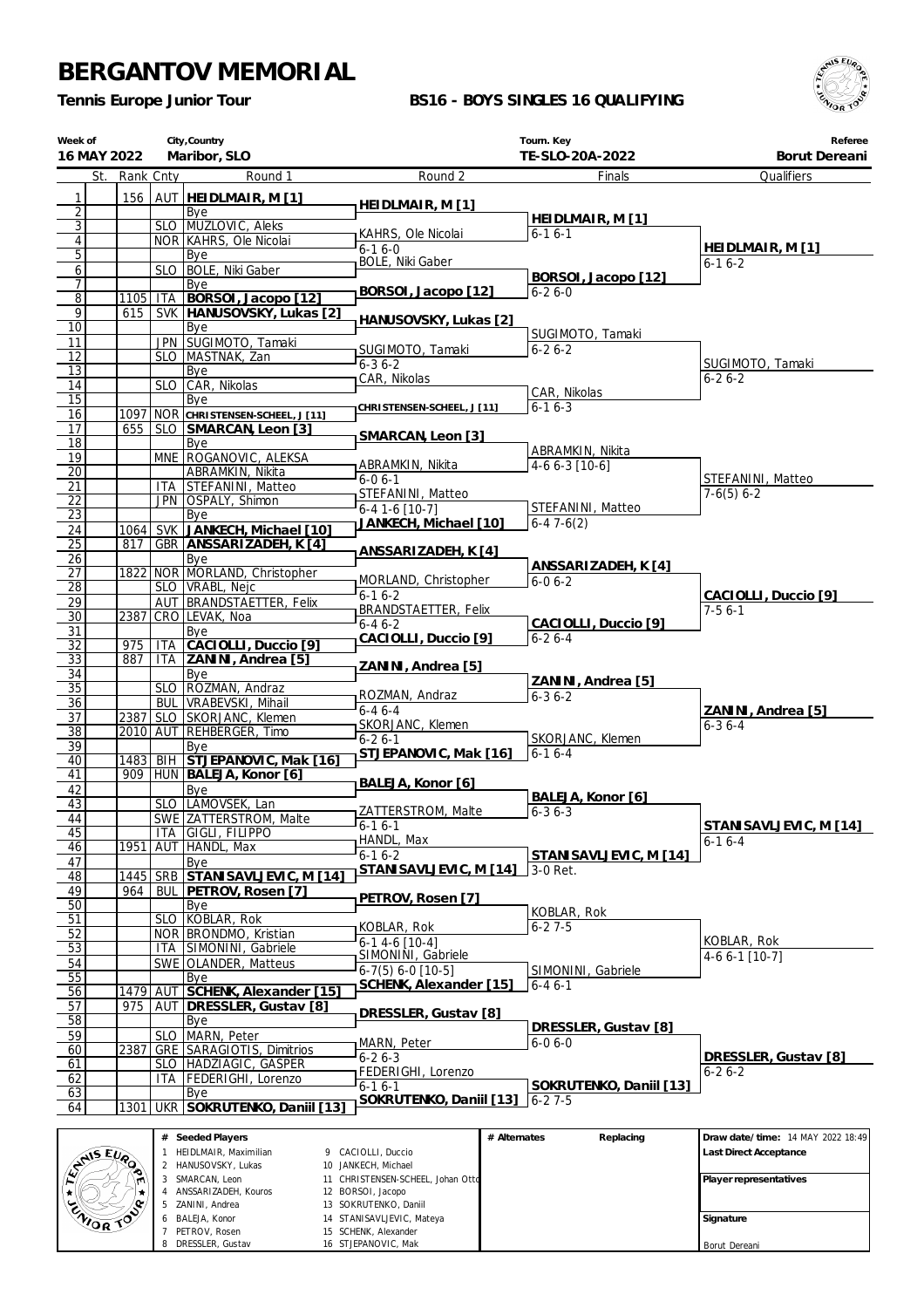DZIMOVIC, Stela PETELINSEK, Pia MUMLEK, Lija KLYS, Natalia 8 FARKASLAKI HINTS, Flora

 KOLESAROVA, Jessica STRYKOVÁ, Justyna VAN COTTHEM, Luka COUSSENS, Valentine KAEGI, Zoe

*Tennis Europe Junior Tour*

### **GS16 - GIRLS SINGLES 16 MAINDRAW**



| Week of                        | City, Country<br>Maribor, SLO<br>16 MAY 2022 |                     |                                                  |                                                | Tourn. Key<br>TE-SLO-20A-2022 |              |               |            | Referee<br>Borut Dereani |                                   |
|--------------------------------|----------------------------------------------|---------------------|--------------------------------------------------|------------------------------------------------|-------------------------------|--------------|---------------|------------|--------------------------|-----------------------------------|
| St.                            |                                              |                     | Round 1                                          | Round 2                                        | Round 3                       |              |               | Semifinals |                          | Final                             |
|                                | Rank Cnty                                    |                     |                                                  |                                                |                               |              | Quarterfinals |            |                          |                                   |
| 1                              | 90                                           |                     | <b>GER HEJTMANEK, A[1]</b>                       | HEJTMANEK, A [1]                               |                               |              |               |            |                          |                                   |
| $\overline{2}$<br>$\mathbf{3}$ | 1871                                         |                     | Bye                                              |                                                | HEJTMANEK, A [1]              |              |               |            |                          |                                   |
| $\vert 4 \vert$                |                                              |                     | SLO SIROVNIK, Alja<br><u>AUT URBICHER, K</u>     | SIROVNIK, Alja                                 | $6 - 06 - 0$                  |              |               |            |                          |                                   |
| $\overline{5}$                 |                                              |                     | Bye                                              | $6 - 14 - 66 - 2$                              |                               |              |               |            |                          |                                   |
| 6                              | 792                                          |                     | SLO   NAJZER, Kaja                               | NAJZER, Kaja                                   |                               |              |               |            |                          |                                   |
| 7                              |                                              |                     | Bye                                              |                                                | NAJZER, Kaja                  |              |               |            |                          |                                   |
| $\overline{8}$                 | 674                                          | SUI                 | KAEGI, Zoe [16]                                  | KAEGI, Zoe [16]  6-1 6-2                       |                               |              |               |            |                          |                                   |
| $\overline{9}$                 | 331                                          |                     | SLO PLOSNIK, Ela [10]                            | PLOSNIK, Ela [10]                              |                               |              |               |            |                          |                                   |
| 10                             |                                              |                     | Bye                                              |                                                | PLOSNIK, Ela [10]             |              |               |            |                          |                                   |
| 11<br>12                       | 1086                                         | ITA                 | ORONI, Isabella<br>UKR GONTARYK, Polina          | ORONI, Isabella                                | $7-56-1$                      |              |               |            |                          |                                   |
| 13                             |                                              |                     | 2669 SLO PERNAT, Michelle                        | $7-54-66-0$                                    |                               |              |               |            |                          |                                   |
| 14                             | 762                                          |                     | ROU MOTINGA, N                                   | <sub>I</sub> MOTINGA, N                        |                               |              |               |            |                          |                                   |
| 15                             |                                              |                     | Bye                                              | $6 - 16 - 2$                                   | MOTINGA, N                    |              |               |            |                          |                                   |
| 16                             | 198                                          |                     | HUN FARKASLAKI HINTS, F [8]                      | FARKASLAKI HINTS, F [8]                        | $6-7(4) 6-1 6-1$              |              |               |            |                          |                                   |
| 17                             | 129                                          |                     | <b>UKR KUZNIETSOVA, P[3]</b>                     | KUZNI ETSOVA, P [3]                            |                               |              |               |            |                          |                                   |
| 18                             |                                              |                     | Bye                                              |                                                | KUZNI ETSOVA, P [3]           |              |               |            |                          |                                   |
| 19                             |                                              |                     | SLO STUSAJ, Dasa                                 | DE GRISOGONO, G 6-1 6-1                        |                               |              |               |            |                          |                                   |
| $\overline{20}$                | 1500                                         | ITA                 | DE GRISOGONO,<br>G                               | $6 - 46 - 1$                                   |                               |              |               |            |                          |                                   |
| 21<br>22                       | 788                                          | <b>SLO</b>          | Bye<br>MRVAR, K                                  | MRVAR, K                                       |                               |              |               |            |                          |                                   |
| $\overline{23}$                |                                              |                     | Bye                                              |                                                | MRVAR, K                      |              |               |            |                          |                                   |
| 24                             | 578                                          | <b>BEL</b>          | VAN COTTHEM, L [14]                              | VAN COTTHEM, L [14]                            | $6 - 26 - 2$                  |              |               |            |                          |                                   |
| 25                             | 375                                          |                     | <b>GBR</b> STOJSAVLJEVIC, M [11]                 |                                                |                               |              |               |            |                          |                                   |
| 26                             |                                              |                     | Bye                                              | STOJSAVLJEVIC, M [11]                          | STOJSAVLJEVIC, M [11]         |              |               |            |                          |                                   |
| 27                             |                                              |                     | 1489 AUT PRUCKNER, V                             | PRUCKNER, V                                    | $6 - 16 - 0$                  |              |               |            |                          |                                   |
| $\overline{28}$                |                                              |                     | SLO   DOVNIK, Ajda                               | $6 - 26 - 3$                                   |                               |              |               |            |                          |                                   |
| 29<br>30                       | 2017<br>713                                  |                     | SRB   DJUKIC, Darija<br>CZE   FELUX, Charlotte   | FELUX, Charlotte                               |                               |              |               |            |                          |                                   |
| 31                             |                                              |                     | Bye                                              | $6 - 06 - 2$                                   | PETELINSEK, P[5]              |              |               |            |                          |                                   |
| $\overline{32}$                | 161                                          |                     | SLO PETELINSEK, P[5]                             | PETELINSEK, P [5]                              | $4-6$ 7 $-5$ 6 $-2$           |              |               |            |                          |                                   |
| 33                             | 185                                          |                     | SLO MUMLEK, Lija [6]                             |                                                |                               |              |               |            |                          |                                   |
| 34                             |                                              |                     | Bye                                              | MUMLEK, Lija [6]                               |                               |              |               |            |                          |                                   |
| 35                             | 1930 AUT                                     |                     | WEISSENBOECK,                                    | SILVI, Arianna                                 | SILVI, Arianna<br>$3-66-16-4$ |              |               |            |                          |                                   |
| <u>36</u>                      | 713                                          | ITA                 | SILVI, Arianna                                   | $6 - 26 - 0$                                   |                               |              |               |            |                          |                                   |
| 37<br>$\overline{38}$          |                                              |                     | SLO KOSAK, Taja<br>1795 HUN PUKKAI, Reka         | PUKKAI, Reka                                   |                               |              |               |            |                          |                                   |
| 39                             |                                              |                     | Bye                                              | $6 - 06 - 0$                                   | <b>LOFTUS, A [9]</b>          |              |               |            |                          |                                   |
| 40                             | 273                                          |                     | GBR LOFTUS, A [9]                                | LOFTUS, A [9]                                  | $6 - 36 - 1$                  |              |               |            |                          |                                   |
| 41                             | 657                                          | BEL                 | COUSSENS, V [15]                                 |                                                |                               |              |               |            |                          |                                   |
| 42                             |                                              |                     | Bye                                              | COUSSENS, V [15]                               |                               |              |               |            |                          |                                   |
| 43                             | 1393   SLO                                   |                     | RIBNIKAR, Mia Sara                               | RIBNIKAR, Mia Sara   6-2 6-1                   | COUSSENS, V [15]              |              |               |            |                          |                                   |
| 44                             |                                              |                     | Bye                                              |                                                |                               |              |               |            |                          |                                   |
| 45<br>46                       |                                              |                     | 1000 SLO DIRNBEK, Karin<br>UKR BOBROVSKA, Mariia | BOBROVSKA, Mariia                              |                               |              |               |            |                          |                                   |
| 47                             |                                              |                     | Bye                                              | $6 - 16 - 4$                                   | DZIMOVIC, S [4]               |              |               |            |                          |                                   |
| 48                             | 138                                          | SRB                 | DZIMOVIC, S[4]                                   | DZIMOVIC, S [4] 5-7 7-5 6-1                    |                               |              |               |            |                          |                                   |
| 49                             | 191                                          | <b>POL</b>          | KLYS, Natalia [7]                                |                                                |                               |              |               |            |                          |                                   |
| 50                             |                                              |                     | Bye                                              | KLYS, Natalia [7]                              |                               |              |               |            |                          |                                   |
| 51                             | 2403                                         | <b>SLO</b>          | PERIC, Nika                                      | HERMANN, Marlene w.o.                          | <b>HERMANN, Marlene</b>       |              |               |            |                          |                                   |
| 52                             |                                              |                     | 1278   AUT   HERMANN, Marlene                    | $3-66-27-5$                                    |                               |              |               |            |                          |                                   |
| 53                             | 1258                                         |                     | SLO AZNOH, Ana Julija                            | KOTLYAROVA, S                                  |                               |              |               |            |                          |                                   |
| 54                             |                                              | <b>UKR</b>          | KOTLYAROVA, S                                    | $6 - 36 - 4$                                   | KOLESAROVA, J [12]            |              |               |            |                          |                                   |
| 55                             |                                              |                     | Bye                                              | KOLESAROVA, J [12]                             | $7-56-1$                      |              |               |            |                          |                                   |
| 56<br>57                       | 391<br>524                                   | <b>SVK</b><br>CZE   | KOLESAROVA, J [12]                               |                                                |                               |              |               |            |                          |                                   |
| 58                             |                                              |                     | STRYKOVÁ, J [13]<br>Bye                          | STRYKOVÁ, J [13]                               |                               |              |               |            |                          |                                   |
| 59                             | 1111                                         | GBR                 | KOVACHEVA, S                                     |                                                | KOVACHEVA, S                  |              |               |            |                          |                                   |
| 60                             |                                              |                     | Bye                                              | KOVACHEVA, S                                   | $6 - 46 - 0$                  |              |               |            |                          |                                   |
| 61                             | 1069                                         | AUT                 | WEISSENBOECK,                                    |                                                |                               |              |               |            |                          |                                   |
| 62                             |                                              | ITA                 | GUIDI, Eva                                       | WEISSENBOECK, J<br>$7-6(1)$ 6-2                | CIKAJLO, Eva [2]              |              |               |            |                          |                                   |
| 63                             |                                              |                     | Bye                                              | CIKAJLO, Eva [2] w.o.                          |                               |              |               |            |                          |                                   |
| 64                             | 118                                          | <b>SLO</b>          | CIKAJLO, Eva [2]                                 |                                                |                               |              |               |            |                          |                                   |
|                                |                                              |                     |                                                  |                                                |                               |              |               |            |                          | www.tenniseurope.org              |
|                                |                                              |                     | # Seeded Players<br>HEJTMANEK, Amelie Justine    | 9 LOFTUS, Arabella                             |                               | # Alternates | Replacing     |            | Last Direct Acceptance   | Draw date/time: 16 MAY 2022 18:26 |
| ANS EVA                        |                                              | $\overline{2}$      | CIKAJLO, Eva                                     | 10 PLOSNIK, Ela                                |                               |              |               |            |                          |                                   |
|                                |                                              |                     | 3 KUZNIETSOVA, Polina                            | 11 STOJSAVLJEVIC, Mika                         |                               |              |               |            | Player representatives   |                                   |
|                                |                                              |                     | 4 DZIMOVIC, Stela                                | 12 KOLESAROVA, Jessica                         |                               |              |               |            |                          |                                   |
| ENOR TO                        |                                              |                     | 5 PETELINSEK, Pia                                | 13 STRYKOVÁ, Justyna                           |                               |              |               |            |                          |                                   |
|                                |                                              | 6<br>$\overline{7}$ | MUMLEK, Lija<br>KLYS, Natalia                    | 14 VAN COTTHEM, Luka<br>15 COUSSENS, Valentine |                               |              |               |            | Signature                |                                   |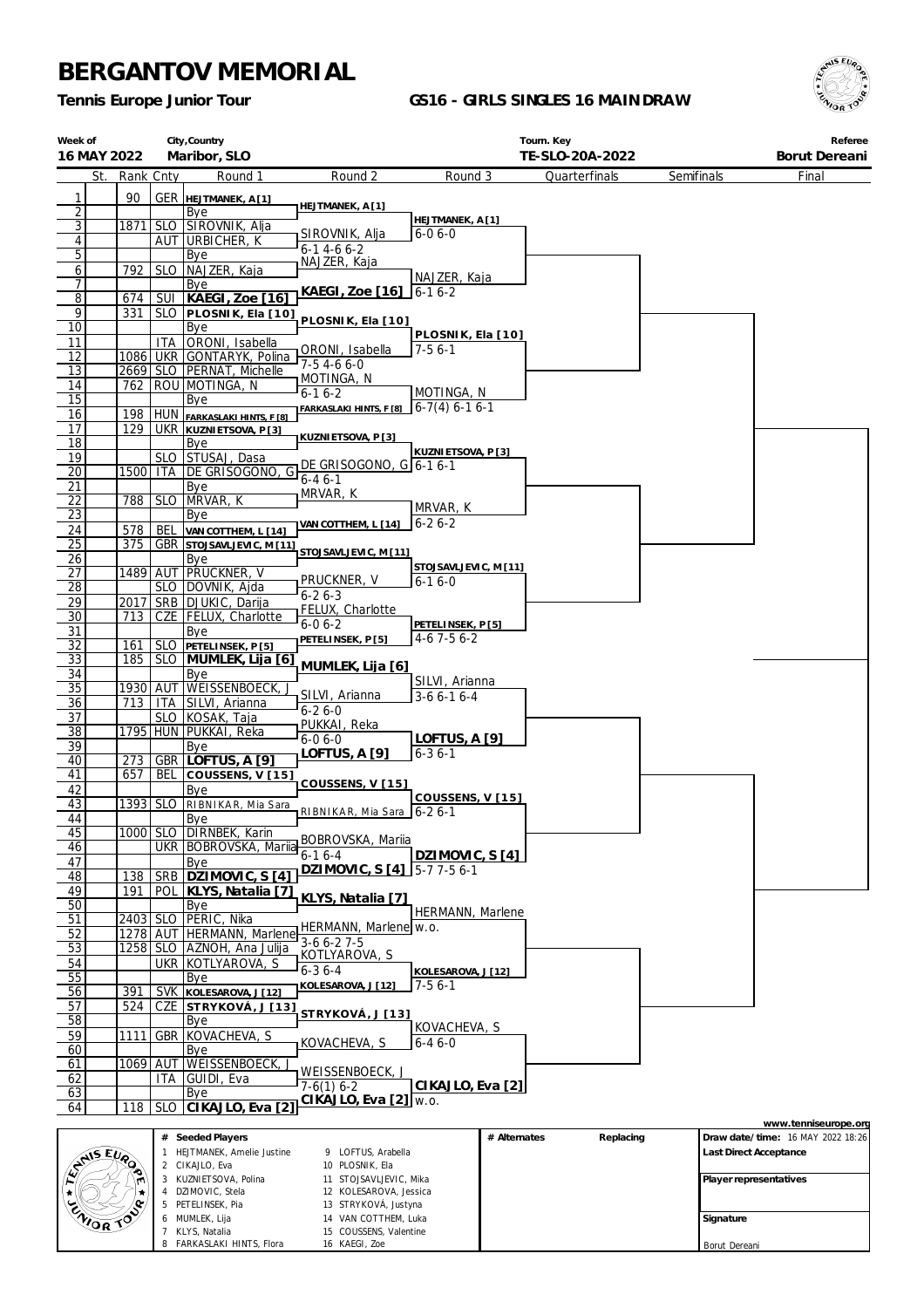*Tennis Europe Junior Tour*

### **BD16 - BOYS DOUBLES 16 MAINDRAW**



| Week of        |     |                 |            | City, Country                                      |                                                                                | Tourn. Key                            |            | Referee       |
|----------------|-----|-----------------|------------|----------------------------------------------------|--------------------------------------------------------------------------------|---------------------------------------|------------|---------------|
| 16 MAY 2022    |     |                 |            | Maribor, SLO                                       |                                                                                | TE-SLO-20A-2022                       |            | Borut Dereani |
|                | St. | Rank Cnty       |            | Round 1                                            | Round 2                                                                        | Quarterfinals                         | Semifinals | Final         |
|                |     | 26              |            | POL KOKOT, Bruno [1]                               |                                                                                |                                       |            |               |
| $\mathbf{1}$   |     | 199             |            | UKR SEKACHOV, Glib                                 | KOKOT, Bruno [1]                                                               |                                       |            |               |
|                |     |                 |            |                                                    | SEKACHOV, Glib                                                                 |                                       |            |               |
| $\overline{2}$ |     |                 |            | Bye<br>UKR   MALCHENKO, Sergiy                     |                                                                                | KOKOT, Bruno [1]                      |            |               |
| 3              |     |                 |            | JPN SUGIMOTO, Tamaki                               | JOVIC, Nikola                                                                  | SEKACHOV, Glib<br>$6 - 36 - 4$        |            |               |
|                |     | $\overline{14}$ |            | SRB JOVIC, Nikola                                  | STANISAVLJEVIC, M                                                              |                                       |            |               |
| 4              |     |                 |            | 1445   SRB   STANISAVLJEVIC, M                     | $6 - 06 - 4$                                                                   |                                       |            |               |
| 5              |     |                 |            |                                                    | <b>BOLE, Niki Gaber</b>                                                        |                                       |            |               |
|                |     |                 |            | Bye<br>SLO BOLE, Niki Gaber                        | MARJANOVIC, Lukas                                                              |                                       |            |               |
| 6              |     | 192             | <b>SLO</b> | MARJANOVIC, Lukas                                  |                                                                                | CACIOLLI, Duccio [8]                  |            |               |
|                |     |                 |            |                                                    |                                                                                | MECARELLI, Michele                    |            |               |
| 7              |     | 975             | <b>ITA</b> | Bye                                                | CACIOLLI, Duccio [8] 3-6 6-3 [10-6]<br>CACIOLLI, Duccio [8] MECARELLI, Michele |                                       |            |               |
| 8              |     | 311             | <b>ITA</b> | MECARELLI, Michele                                 |                                                                                |                                       |            |               |
|                |     | 297             | <b>GBR</b> | CEBAN, Mark [3]                                    |                                                                                |                                       |            |               |
| 9              |     | 174             |            | GBR WINDER, alexander                              | CEBAN, Mark [3]                                                                |                                       |            |               |
|                |     |                 |            |                                                    | WINDER, alexander                                                              |                                       |            |               |
| 10             |     |                 |            | Bye<br>SWE OLANDER, Matteus                        |                                                                                | <b>BERGH, Axel</b><br>ENGELSCHMIDT, T |            |               |
| 11             |     |                 |            | SWE ZATTERSTROM, Malte                             | BERGH, Axel                                                                    | $6 - 16 - 3$                          |            |               |
|                |     |                 |            | SWE BERGH, Axel                                    | ENGELSCHMIDT, T                                                                |                                       |            |               |
| 12             |     | 929             |            | DEN ENGELSCHMIDT, T                                | $6 - 36 - 4$                                                                   |                                       |            |               |
| 13             |     | 238             |            | FRA COUTURIER, Lenny<br>2094   SVK LAPSANSKY, Alex | COUTURIER, Lenny                                                               |                                       |            |               |
|                |     |                 |            | 2212 CRC DE LA HORMAZA, Felipe                     | LAPSANSKY, Alex                                                                |                                       |            |               |
| 14             |     |                 |            | 1105   SWE   FROZKHAN, Emil                        | $6 - 06 - 1$                                                                   | GSCHIEL, A [5]                        |            |               |
|                |     |                 |            |                                                    |                                                                                | HEIDLMAIR, M                          |            |               |
| 15             |     |                 |            | Bye<br>492 AUT GSCHIEL, A [5]                      | GSCHIEL, A [5]<br>HEIDLMAIR, M                                                 | 7-5 3-6 [11-9]                        |            |               |
| 16             |     | 156             | AUT        | HEIDLMAIR, M                                       |                                                                                |                                       |            |               |
|                |     | 817             |            | GBR   ANSSARIZADEH, K [7]                          |                                                                                |                                       |            |               |
| 17             |     | 321             |            | GBR CHANNON, Liam                                  | ANSSARIZADEH, K [7]                                                            |                                       |            |               |
| 18             |     |                 |            | Bye                                                | CHANNON, Liam                                                                  | ANSSARIZADEH, K[7]                    |            |               |
|                |     | 143             | <b>ITA</b> | DALLAPIAZZA, Kilian                                |                                                                                | CHANNON, Liam                         |            |               |
| 19             |     | 1208            | <b>ITA</b> | GANUSEVYCH GOTTARDO, D                             | DALLAPIAZZA, Kilian                                                            | $6-16-2$                              |            |               |
|                |     |                 |            |                                                    | GANUSEVYCH GOTTARDO, D                                                         |                                       |            |               |
| 20             |     | 646             |            | Bye<br>SLO ALBREHT, Luka                           |                                                                                |                                       |            |               |
| 21             |     | 1051            | <b>SLO</b> | MATIJASIC, Gasper                                  | ALBREHT, Luka                                                                  |                                       |            |               |
|                |     | 360             | <b>UKR</b> | OLEFIR, Illia                                      | MATIJASIC, Gasper                                                              |                                       |            |               |
| 22             |     | 1301            |            | UKR SOKRUTENKO, Daniil                             | 4-6 6-2 [10-5]                                                                 | KALABISHKA, M [4]<br>SIDOROV, Artem   |            |               |
| 23             |     |                 |            | Bye                                                | KALABISHKA, M [4]                                                              | $4-66-3$ [10-3]                       |            |               |
|                |     | 371             |            | UKR KALABISHKA, M [4]                              | SIDOROV, Artem                                                                 |                                       |            |               |
| 24             |     | 162             | KAZ        | SIDOROV, Artem                                     |                                                                                |                                       |            |               |
| 25             |     | 571<br>360      |            | NOR BORCH-NIELSEN, F [6]<br> NOR   ZUBOVIC, Tarik  | BORCH-NIELSEN, F [6]                                                           |                                       |            |               |
|                |     |                 |            |                                                    | ZUBOVIC, Tarik                                                                 |                                       |            |               |
| 26             |     |                 |            | Bye                                                |                                                                                | BORCH-NIELSEN, F [6]                  |            |               |
|                |     |                 | ITA        | <b>FEDERIGHI</b> , Lorenzo                         |                                                                                | ZUBOVIC, Tarik                        |            |               |
| 27             |     |                 | ITA        | SIMONINI, Gabriele                                 | FEDERIGHI, Lorenzo<br>SIMONINI, Gabriele                                       | $6 - 06 - 2$                          |            |               |
| 28             |     |                 |            | Bye                                                |                                                                                |                                       |            |               |
|                |     | 975             | <b>AUT</b> | DRESSLER, Gustav                                   |                                                                                |                                       |            |               |
| 29             |     | 490             | AUT        | PLATZER, Julian                                    | DRESSLER, Gustav                                                               |                                       |            |               |
| 30             |     |                 | ITA        | ABRAMKIN, Nikita<br>STEFANINI, Matteo              | PLATZER, Julian<br>$6 - 26 - 2$                                                | ANGELI, Paolo [2]                     |            |               |
|                |     |                 |            |                                                    |                                                                                | HRIBAR, Matic                         |            |               |
| 31             |     |                 |            | Bye                                                | ANGELI, Paolo [2]                                                              | $7-56-1$                              |            |               |
|                |     | 78              |            | SLO ANGELI, Paolo [2]                              | HRIBAR, Matic                                                                  |                                       |            |               |
| 32             |     | 162             |            | SLO HRIBAR, Matic                                  |                                                                                |                                       |            |               |